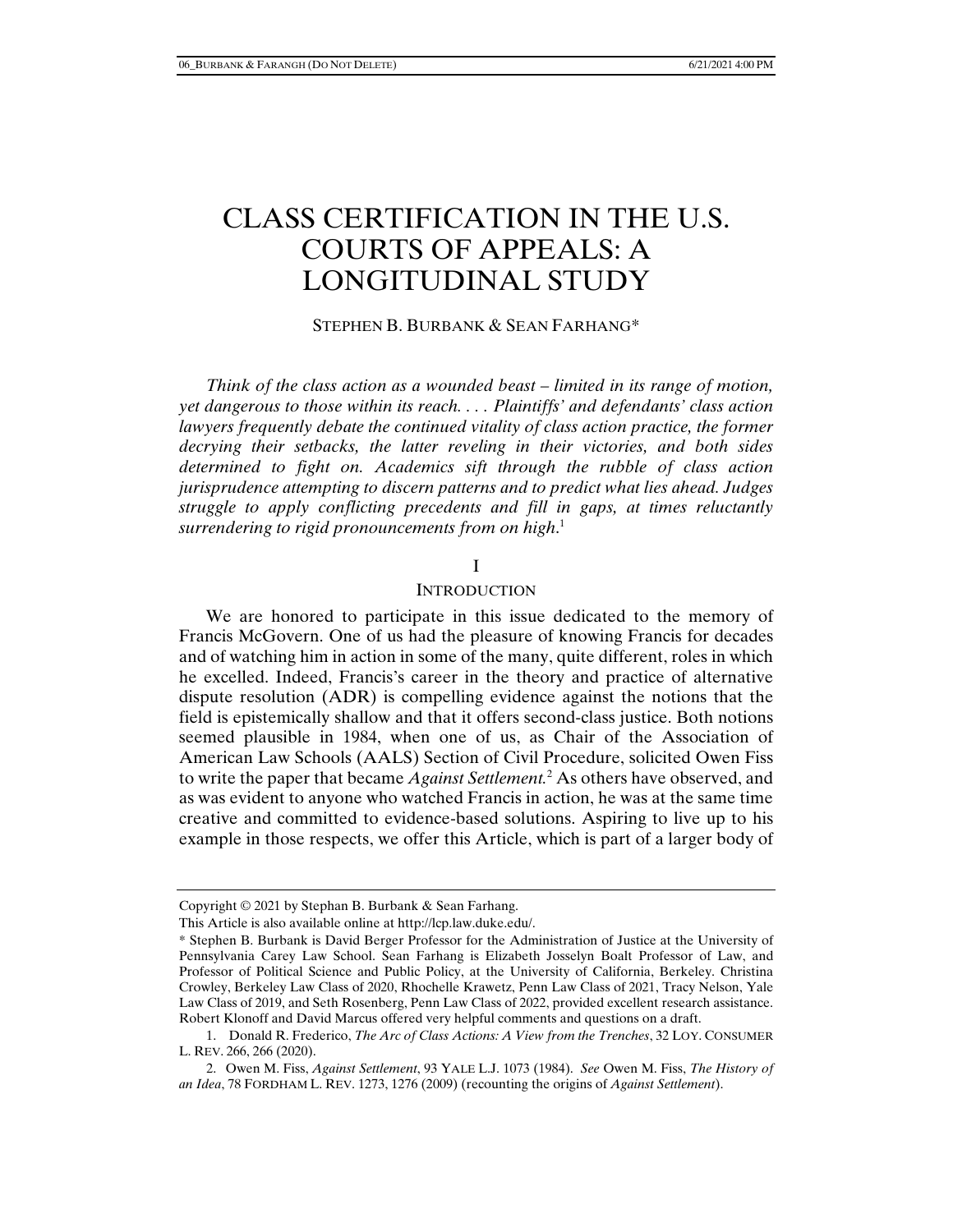work that seeks to deploy the insights of multiple disciplines and a multi-method research strategy to cast light on, and dispel myths about, litigation procedure. Fittingly, our subject is class actions.

There is a vast literature on the modern class action, but little of it is informed by systematic empirical data.<sup>3</sup> In the absence of such data, commentators seeking to characterize trends in class action activity or class action jurisprudence often rely on their sense of the lay of the land, citing decisions that support their view.<sup>4</sup> These characterizations sometimes sweep broadly, ignoring possible differences among courts deciding class certification issues. Moreover, they are necessarily the children of the times when they were made Thus, even if accurate for the period characterized, they may no longer be accurate. In this Article we present the first longitudinal picture of class certification on the U.S. Courts of Appeals.

In earlier empirical work we traced a legal movement among conservative activists, business groups, and the Republican party, from the first Reagan administration through 2014. That movement attempted to retrench both existing opportunities and incentives to enforce federal rights through private lawsuits. We found that, among federal lawmakers, the Supreme Court proved most effective in changing legal rules salient to private enforcement.<sup>5</sup> We also found that in the mid- to late-1990s, in private enforcement cases in general and Federal Rules decisions in particular, the Court became increasingly likely to rule in an anti-plaintiff direction. In addition, the justices' voting behavior became increasingly ideologically polarized.<sup>6</sup>

When we examined the role of the Court in retrenchment of class actions in particular,<sup>7</sup> the picture that emerged was at times consistent with the larger canvases we painted. Yet, although the Court was generally pro-private

 <sup>3.</sup> *See, e.g.*, Thomas E. Willging & Emery G. Lee III, *Class Certification and Class Settlement: Findings from Federal Question Cases, 2003–2007*, 80 U. CIN. L. REV. 315, 339 (2011) ("There have been very few empirical studies of class actions in general . . . ."); *id.* at 330; Jonah B. Gelbach & Deborah R. Hensler, *What We Don't Know About Class Actions But Hope to Know Soon*, 87 FORDHAM L. REV. 65, 67 (2018) ("[I]t is remarkable how few basic facts about class actions we actually know."); Deborah R. Hensler, *Happy Fiftieth Anniversary, Rule 23! Shouldn't We Know You Better After All This Time?*, 165 U. PA. L. REV. 1599, 1615 (2017) ("[W]e face a virtual absence of even the most basic information on how class actions operate in federal and state courts.").

 <sup>4.</sup> But not always. For an illuminating qualitative empirical study of class actions, see DEBORAH R. HENSLER, NICHOLAS M. PACE, BONNIE DOMBEY-MOORE, ELIZABETH GIDDENS, JENNIFER GROSS, & ERIC MOLLER, CLASS ACTION DILEMMAS: PURSUING PUBLIC GOALS FOR PRIVATE GAIN (2000).

 <sup>5.</sup> *See* STEPHEN B. BURBANK & SEAN FARHANG, RIGHTS AND RETRENCHMENT: THE COUNTERREVOLUTION AGAINST FEDERAL LITIGATION 130 (2017) ("When acting under Article III rather than as a delegated lawmaker under the Rules Enabling Act, the Court has been far more successful than either Congress or the rulemakers in changing the law that governs private enforcement.").

 <sup>6.</sup> *See id.* at 153–55, 175–76*.* 

 <sup>7.</sup> Stephen B. Burbank & Sean Farhang, *Class Actions and the Counterrevolution Against Federal Litigation*, 165 U. PA. L. REV. 1495 (2017). Although our criteria in creating the Supreme Court data set specified that decisions in Federal Rules cases should turn on interpretation of a Federal Rule where the result would either widen or narrow opportunities or incentives for private enforcement, we also included cases that turned on an issue explicitly linked to the policies underpinning Rule 23. *See id.* at 1517.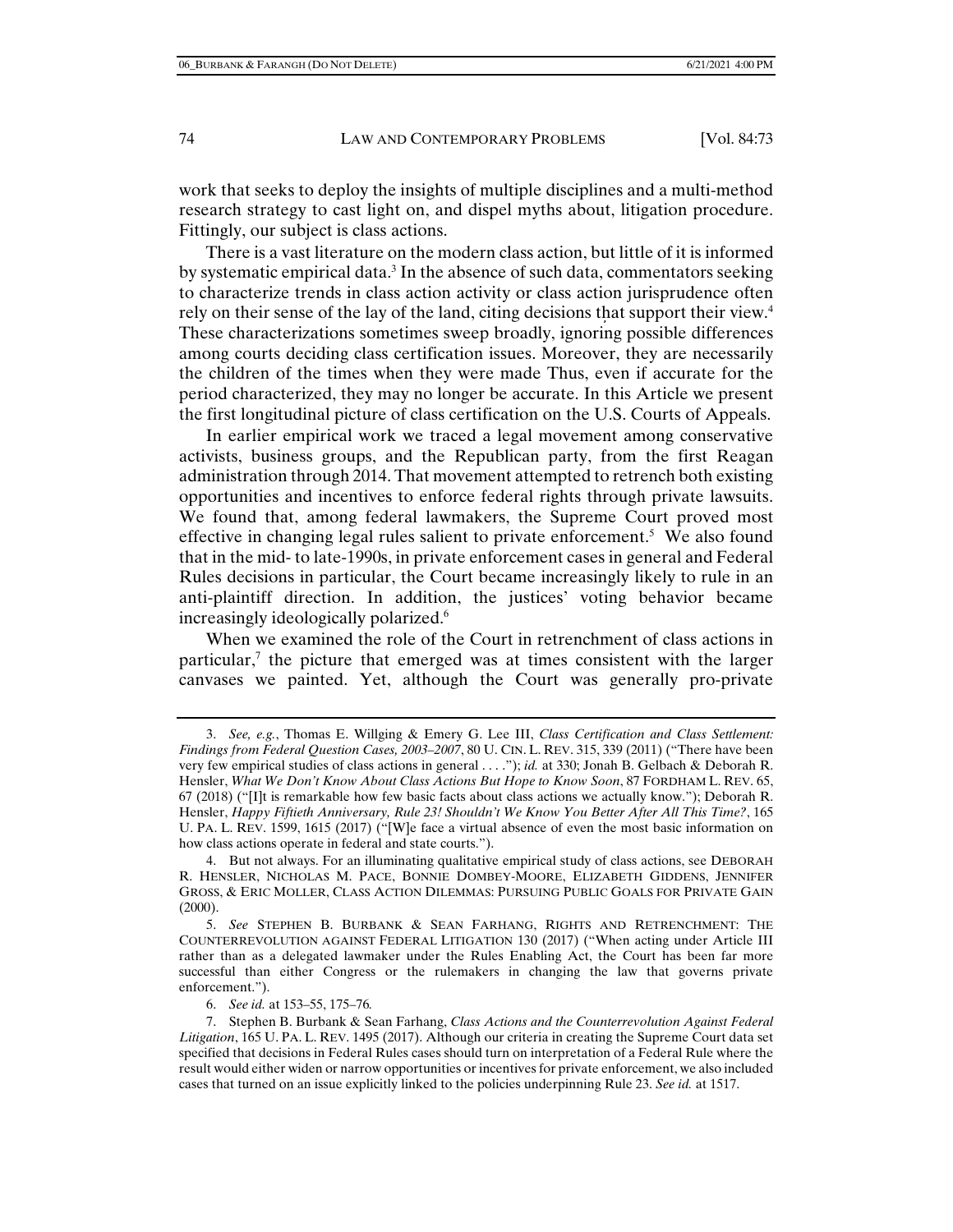enforcement (both in general and in all Federal Rules cases) in the 1960s and  $1970s$ ,<sup>8</sup> that was not the tenor of its class action decisions during this time.<sup>9</sup> In addition, although the Court's class action jurisprudence seemed to align with the anti-plaintiff movement and growing polarization in its other private enforcement decisions starting around 1995, toward the end of the study period (2014) the Court issued a number of decisions rejecting positions advanced by advocates of retrenchment.10

The growing polarization between conservative and liberal justices that we found in our retrenchment studies, which was greatest in Federal Rules cases,  $^{11}$  is akin to that which other scholars have found in studying the Court's business decisions.12 This is not surprising given that in recent decades disputes involving business have dominated its Federal Rules private enforcement cases.13 In our prior work, we suggested that the speculative explanation offered by other scholars for the phenomenon in business cases may also apply in Federal Rules cases.14 That is: liberal justices in the minority reacted to their conservative colleagues in the majority pushing the envelope in the pro-business/anti-private enforcement direction in cases where the arguments for doing so were ever more contestable.

From this perspective, it would not be surprising if interest groups and defendants seeking retrenchment in Federal Rules cases, which have become much more active in filing amicus briefs in recent decades,<sup>15</sup> having enjoyed success before, continued to push the envelope. Nor would it be surprising if such efforts occasionally caused conservative judges and justices to refuse to go further. A leading scholar of class actions has suggested that some of the Supreme Court's and circuit courts' recent pro-class action decisions (and denials of certiorari) can be regarded as backlash against "overly aggressive advocacy by defendants."16 Perhaps so, although they may simply serve as another reminder

- 14. *See* Burbank & Farhang, *supra* note 7, at 1521–22.
- 15. *See id.* at 1524–26.

<sup>8</sup>*. See* BURBANK & FARHANG, *supra* note 5, at 152–55 (all private enforcement cases); *id.* at 173– 75 (Federal Rules cases).

 <sup>9.</sup> *See* Burbank & Farhang, *supra* note 7, at 1520 ("From 1969 . . . through the end of the 1970s, the clear preponderance of outcomes was anti-class action . . . .").

 <sup>10.</sup> *See id.* at 1523.

 <sup>11.</sup> *See* BURBANK & FARHANG, *supra* note 5, at 175.

 <sup>12.</sup> *See* Lee Epstein, William M. Landes & Richard A. Posner, *How Business Fares in the Supreme Court*, 97 MINN. L. REV. 1431, 1469 (2013) ("[T]he increasing conservatism of the Court resulted in the Court's taking cases in which the conservative position was weaker than previously, leading to more opposition by liberal Justices and hence to a higher percentage of liberal votes by those Justices in business cases.").

 <sup>13.</sup> *See* BURBANK & FARHANG, *supra* note 5, at 176.

 <sup>16.</sup> Robert H. Klonoff, *Class Actions Part II: A Respite from the Decline*, 92 N.Y.U. L. REV. 971, 974 (2017); *see id.* at 981 (suggesting that the Court has "become numb" to the "blackmail pressure to settle" argument and that "the business community has suffered a lack of credibility in its amicus strategy"); *id.* at 991 (noting that "defendants had virtually no success in selling their interpretation of *Comcast* to the circuits"); *id.* at 992 (observing that "the impact of [*Wal-Mart*] has been less profound than one might have predicted when it was decided in 2011"). Professor Klonoff described these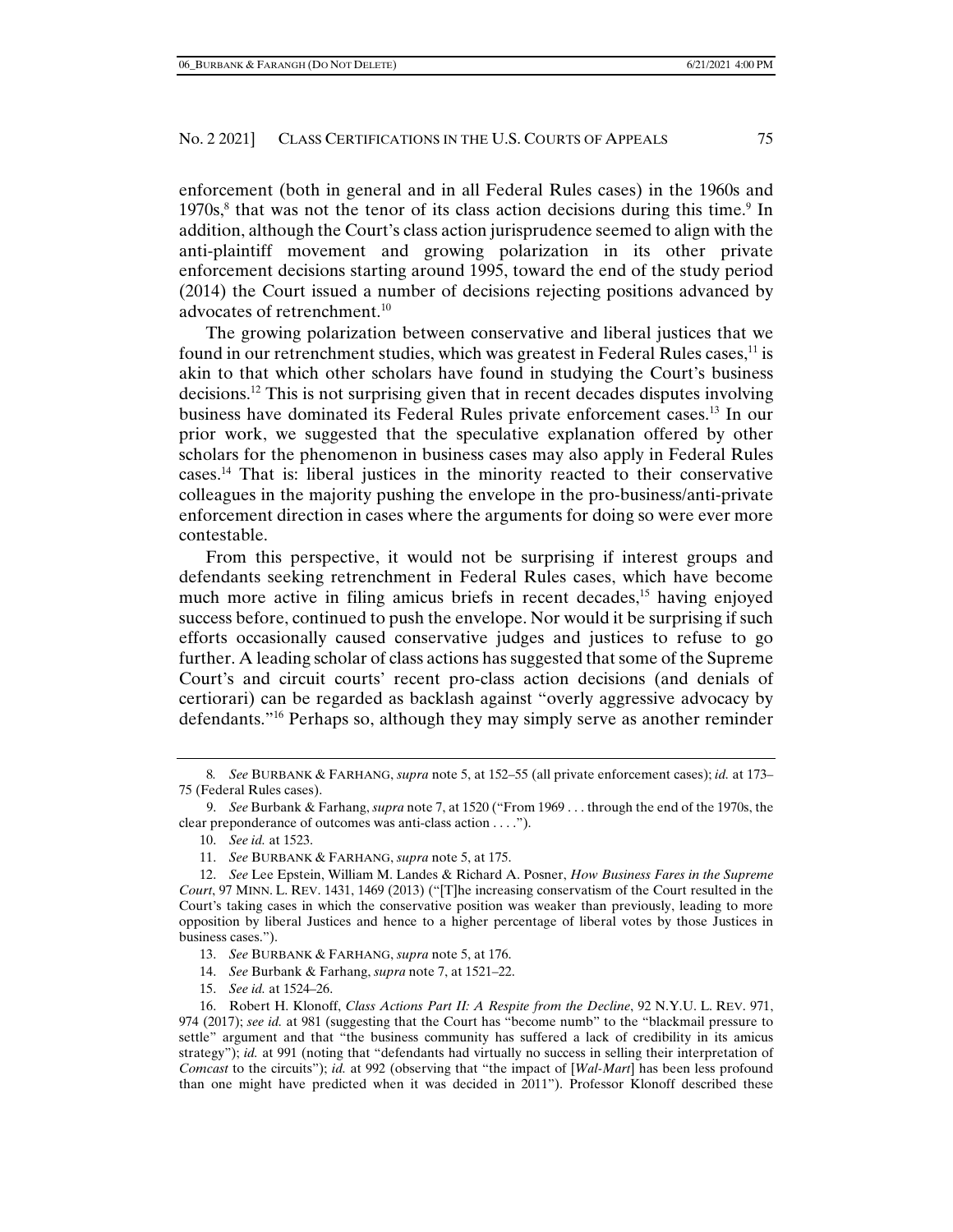that ideology alone cannot explain judicial decisions: the law itself, as courts understand it, constrains judicial independence.

Our prior work thus sought to fill only a small part of the empirical vacuum about class actions in the federal courts by gathering and analyzing data on the Supreme Court's class action decisions that are salient to private enforcement of federal law. But the Court decides few such cases, and there have been long periods when the lower federal courts were left to fend for themselves. Moreover, until recently, very few of the Court's class action decisions concerned the standards for class certification.<sup>17</sup> The centrality to private enforcement of the legal question whether class certification is appropriate under Federal Rule of Civil Procedure 23 has long been obvious. The paucity of decisions on certification should caution against the tendency, common among academics, to attribute legal change to the Court. Empirical research has revealed that the lower courts may not wait for the Supreme Court to do what they think needs to be done. That was true, for example, with summary judgment.<sup>18</sup>

Sometimes, but only sometimes, the Court leads. Sometimes it follows. The press of other business for the limited spaces on a small docket not only means that there may be long intervals between the Court's decisions in a discrete area. It also means that the Court lacks the resources regularly to police compliance with those decisions it does make. Differences in the forces that shape case selection by the Supreme Court and the docket of the courts of appeals can explain why there may be little discernible relationship between empirical trends at different levels of the federal judicial hierarchy. Other possible reasons include institutional differences that constrain or enhance the ability of judges to wield influence, and the fact that both panels and circuits may have policy preferences and institutional concerns that are not aligned with the Supreme Court.

Mindful that there were few Supreme Court class certification decisions in our earlier studies, and that they may not provide an accurate picture of class action jurisprudence (let alone class action activity) over time, we launched a project to fill a larger part of the empirical vacuum. To that end, we created a

developments as "a welcome change from years of court decisions curtailing class actions." *Id.* at 975. *Cf.* Andrew J. Trask*, Reactions to* Wal-Mart v. Dukes*: Litigation Strategy and Legal Change*, 62 DEPAUL L. REV. 791, 816 (2013) ("[T]he [*Wal-Mart*] opinion is not so much a rollback as a correction in a constantly shifting game, in which both plaintiff and defense lawyers are arguing for new applications of class action rules.").

 <sup>17.</sup> Between 1969 and 1982, the Court decided seventeen cases involving either an interpretation of Rule 23 or consideration of the policies underlying Rule 23, not one of which required decision of a certification issue. It decided the first such case in 1982 (Gen. Tel. Co. v. Falcon, 457 U.S. 147 (1982)), the second in 1997 (Amchem Prods., Inc. v. Windsor, 521 U.S. 591 (1997)), and the third in 1999 (Ortiz v. Fibreboard Corp., 527 U.S. 815 (1999)). There followed another long interval before the Court finally paid sustained attention to certification issues, commencing in 2010 (Shady Grove Orthopedic Assocs. v. Allstate Ins. Co., 559 U.S. 393 (2010)).

 <sup>18.</sup> *See* Stephen B. Burbank, *Vanishing Trials and Summary Judgment in Federal Civil Cases: Drifting Towards Bethlehem or Gomorrah?*, 1 J. EMPIRICAL LEGAL STUD. 591, 620–21 (2004) (discussing empirical evidence that summary judgment "started to assume a greater role in the 1970s" rather than as a result of the Supreme Court's 1986 trilogy).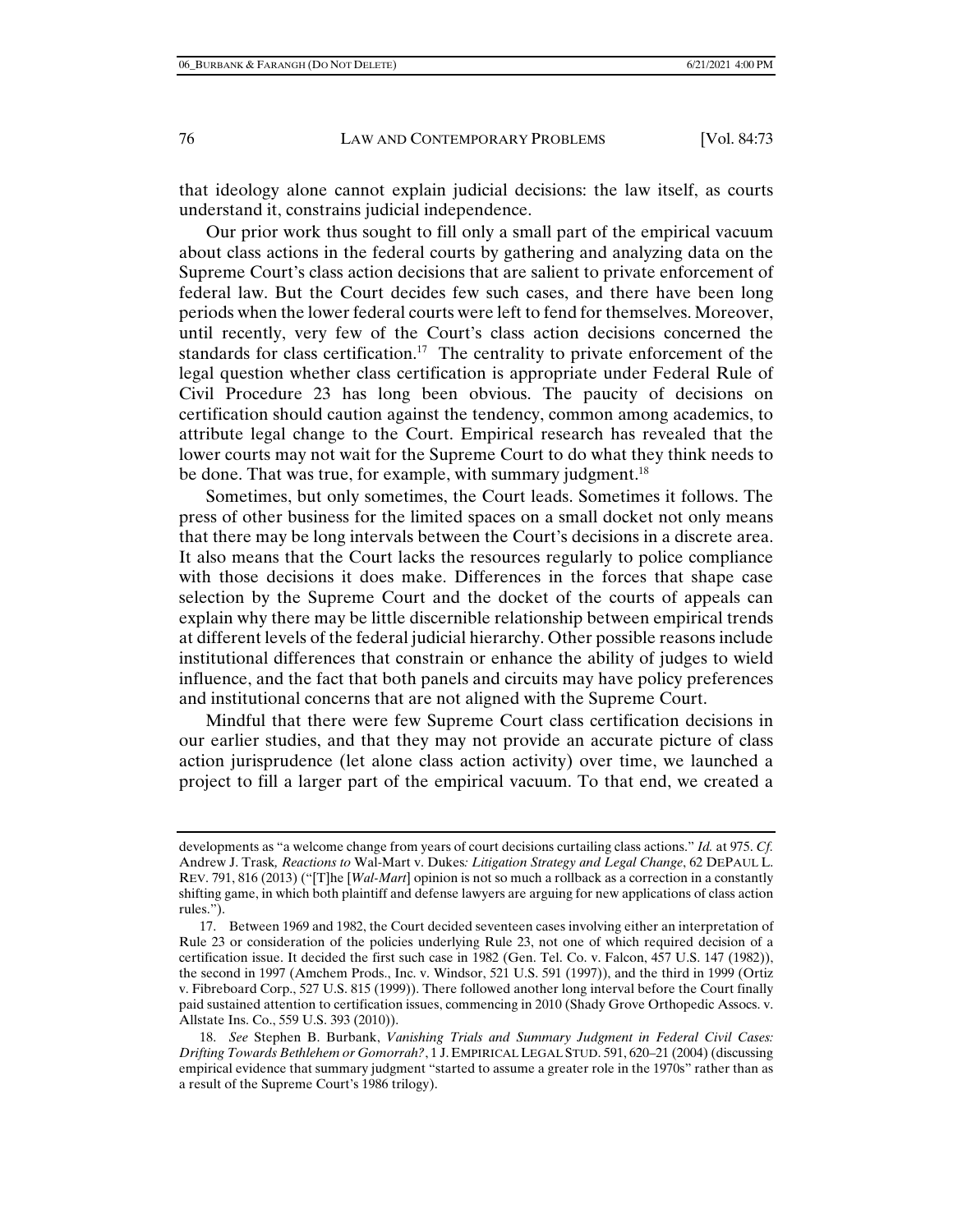comprehensive data set of class certification decisions in the U.S. Courts of Appeals.

The first article to emerge from this project explored the association between the party of appointing president, gender and race of court of appeals judges, and votes and outcomes on class certification issues.19 We found that the ideological composition of the panel (proxied by the party of the appointing president) has a very strong association with certification outcomes. All-Democratic panels have dramatically higher rates of certification than all-Republican panels nearly triple in about the past twenty years. We also found that the presence of one African American on a panel, and the presence of two females (but not one), is associated with pro-certification outcomes. Except for splitting the data into two roughly equivalent time periods in some of our models, that article did not seek to identify trends in appellate class certification activity or law over time.

We now turn to that endeavor. In Part II, through a literature review, we identify both prior empirical scholarship and commonly asserted claims concerning federal class action activity and jurisprudence over time. These ground some of the propositions that we test with our data. Descriptive presentations of those data suggested additional propositions that might usefully be tested.

In Part III we present our data and explore the light they shed on class action certification decisions in the U.S. Courts of Appeals. Our findings suggest that final-judgment appeals, at least in precedential decisions, played a larger role in this landscape prior to Rule  $23(f)$  than has often been asserted or assumed, and that in all decisions since 2002 they continue to play a major role. We also find that final-judgment appeals involving Rule  $23(b)(3)$  issues are common, which casts doubt on the conventional wisdom concerning the class certification decision as the death knell for plaintiffs or defendants.

Our findings of significant variation over time in appeal outcomes post-Rule  $23(f)$  suggest the hazards of generalizing experience under that Rule in any particular period. They demonstrate that, for reasons about which we can only speculate, interlocutory appeals since 2000 have elicited more ideological behavior, leading to greater polarization. Finally, our findings show that, contrary to conventional expectations, in the period since *Wal-Mart*20 and *Comcast*, 21 plaintiffs have been winning certification appeals more frequently than they were formerly, and Rule 23(f) contributed to this recent success.

 <sup>19.</sup> *See* Stephen B. Burbank & Sean Farhang, *Politics, Identity, and Class Certification on the U.S. Courts of Appeals*, 119 MICH. L. REV. 231 (2020).

 <sup>20.</sup> Wal-Mart Stores, Inc. v. Dukes, 564 U.S. 338 (2011).

 <sup>21.</sup> Comcast v. Behrend, 569 U.S. 27 (2013).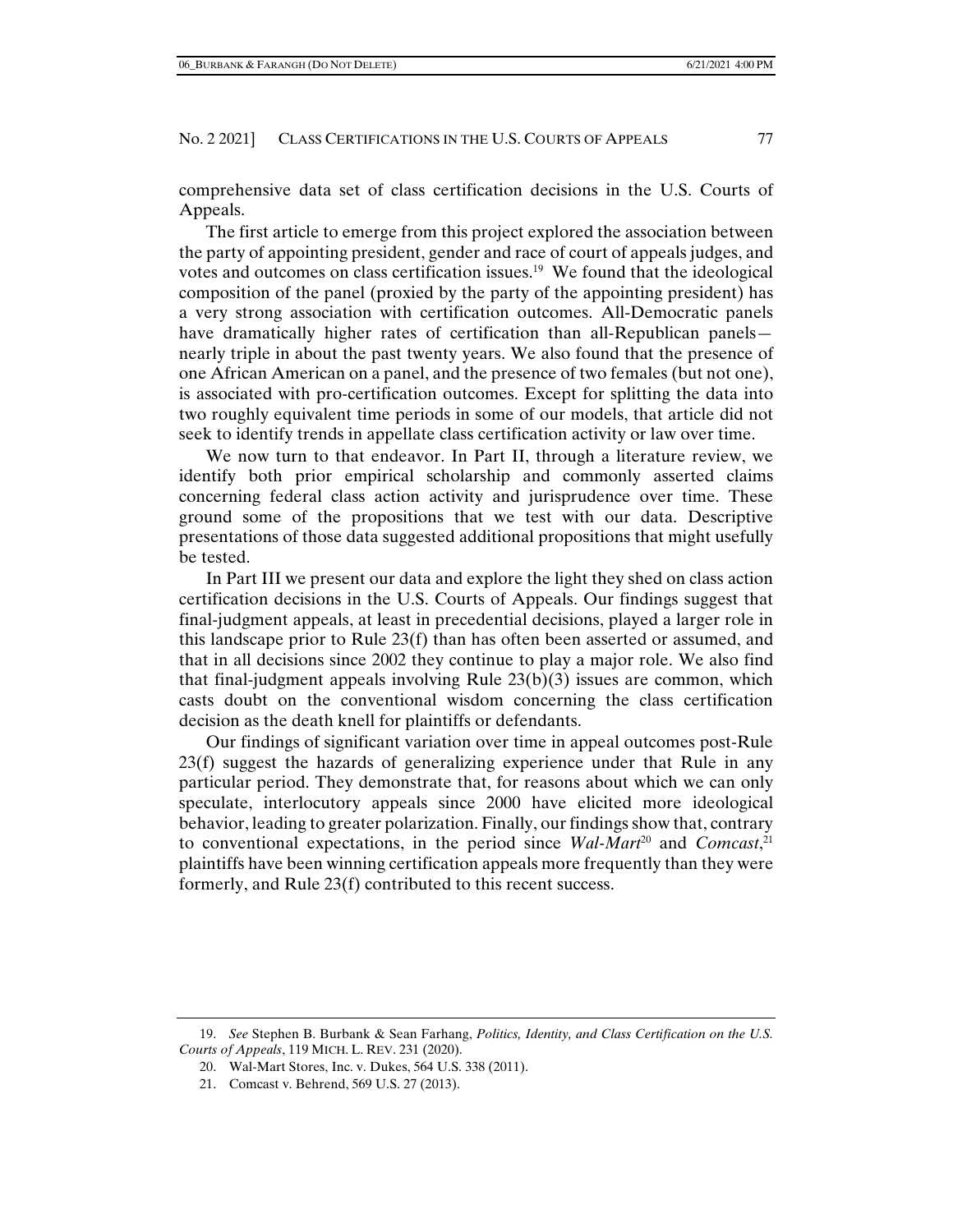## II THE EXISTING LITERATURE: DATA AND CLAIMS

#### A. Rule 23(f)

Studies of the class action decisions of the courts of appeals that are based on systematically collected data have focused on Rule  $23(f)$ .<sup>22</sup> This provision authorizes a party who has suffered an adverse decision on a motion for class certification to petition for interlocutory review of that decision. It also authorizes the courts of appeals to grant or deny permission to appeal in their sole discretion.23 Securing appellate review of adverse class certification decisions was said to be difficult before its promulgation,<sup>24</sup> and it was asserted that few litigants had the means (in the case of plaintiffs) or the appetite for risk (in the case of both plaintiffs and defendants) to persevere to a final judgment.<sup>25</sup> Statutory authority for interlocutory appeals is limited. The main hope for such review of class certification decisions requires the approval of both the district court and the court of appeals.<sup>26</sup>

In the 1970s a number of the U.S. Courts of Appeals, led by the Second Circuit, adopted the so-called death knell doctrine in order to permit interlocutory review of some decisions denying class certification, at the behest of plaintiffs who could not continue to litigate in the absence of a certified class.<sup>27</sup>

 <sup>22.</sup> *See, e.g.*, Carey M. Erhard, *A Discussion of the Interlocutory Review Of Class Certification Orders Under Federal Rule of Civil Procedure 23(f)*, 51 DRAKE L. REV. 151 (2002); Richard D. Freer, *Interlocutory Review of Class Certification Decisions: A Preliminary Empirical Study of Federal and State Experiences*, 35 W. ST. U. L. REV. 13 (2007); Timothy P. Glynn, *Discontent and Indiscretion: Discretionary Review of Interlocutory Orders*, 77 NOTRE DAME L. REV. 175 (2001); William Kolasky & Kevin Stemp, *Antitrust Class Actions: More Rigor, Fewer Shortcuts*, 30 CLASS ACTION REPS. 1 (2009); Barry Sullivan & Amy Kobelski Trueblood, *Rule 23(f): A Note on Law and Discretion in the Courts of Appeals*, 246 F.R.D. 277 (2008); John H. Beisner, Jessica D. Miller & Geoffrey M. Wyatt, *Study Reveals US Courts of Appeal Are Less Receptive to Reviewing Class Certification Rulings*, SKADDEN, ARPS, SLATE, MEAGHER & FLOM LLP (Apr. 29, 2014), https://www.skadden.com/insights/publications/ 2014/04/study-reveals-us-courts-of-appeal-are-less-recepti [https://perma.cc/SNJ8-FUKL].

 <sup>23. &</sup>quot;A court of appeals may permit an appeal from an order granting or denying class-action certification under this rule. . . ." FED. R. CIV. P. 23(f). This provision represented the only Rule 23 amendment to emerge from a decade of work by the Advisory Committee in the 1990s. *See* Burbank & Farhang, *supra* note 7, at 1514–15.

<sup>24</sup>*. See, e.g.*, Kenneth S. Gould, *Federal Rule of Civil Procedure 23(f): Interlocutory Appeals of Class Action Certification Decisions*, 1 J. APP. PRAC. & PROCESS 309, 312 (1999) (claiming that "appellate review of certification decisions was limited or effectively nonexistent in most class actions"); Alon Klement & Robert Klonoff, *Class Actions in the United Stated and Israel: A Comparative Approach*, 19 THEORETICAL INQUIRIES L. 151, 163 (2018) ("Prior to 1998, it was very difficult to appeal a decision granting or denying class certification . . . .").

 <sup>25.</sup> *See, e.g*., Willging & Lee, *supra* note 3, at 324 (noting "the conventional wisdom that the denial of a motion to certify signals the death knell for a proposed plaintiff class and the grant of a motion to certify a litigation class forces the defendant to settle").

 <sup>26. 28</sup> U.S.C. § 1292(b).

 <sup>27.</sup> *See* Eisen v. Carlisle & Jacquelin, 370 F.2d 119 (2d Cir. 1966). The Second Circuit, apparently alone, also permitted interlocutory review of certain adverse class certification decisions by defendants under the so-called reverse death knell doctrine, but it "established several conditions severely limiting its use" before the Supreme Court put an end to the entire enterprise. Kenneth A. Cohen, *"Not Dead*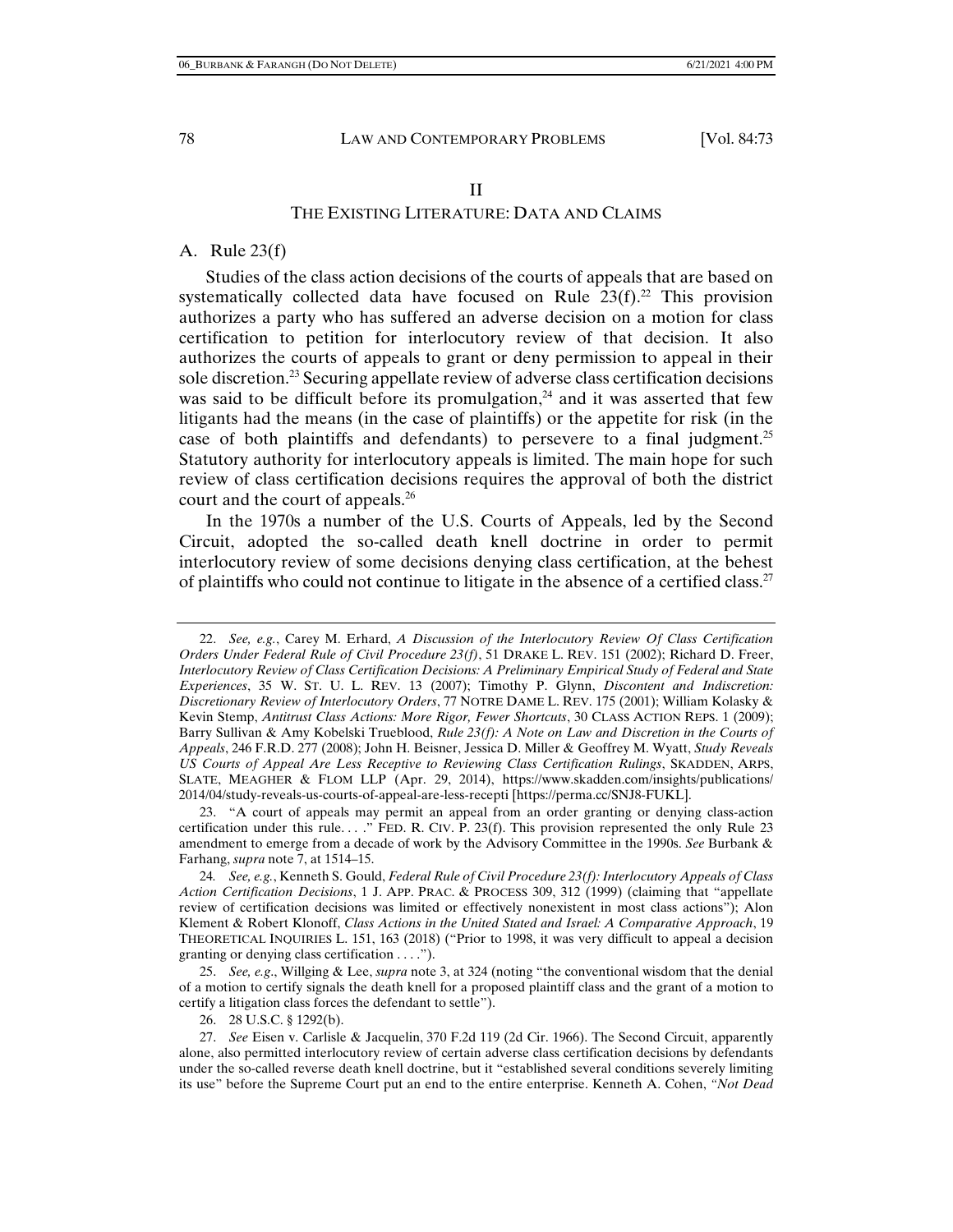The Supreme Court put an end to that practice in  $1978<sup>28</sup>$  as it did to entertaining interlocutory appeals under Section 1292(a) in putative class actions seeking injunctive relief.29

Thereafter, in the absence of a final judgment, if review could not be obtained under Section 1292(b), the only available avenue was a writ of mandamus. The perception in the 1990s that some courts of appeals were using this extraordinary writ for purposes beyond its limited remit was one of the cited reasons for proposing Rule 23(f). The perceived inability of the courts of appeals to superintend class action doctrine was another.<sup>30</sup>

Rule 23(f) is facially neutral. Many predicted at the time it was being debated, and asserted after it was promulgated, however, that it would (or did) disproportionately benefit defendants.<sup>31</sup> Although the published studies of experience under Rule 23(f) vary in many respects, until recently they appeared largely to confirm such predictions and assertions. In the years studied, when the courts of appeals granted review under Rule 23(f), they were more likely to reverse a grant of certification and more likely to affirm a denial of certification.<sup>32</sup>

Until recently, none of the published Rule 23(f) studies extended beyond 2012. Only one of them, ending in 2006, presented data on petitions for review as well as on decisions in cases in which review was granted.<sup>33</sup> Decisions on petitions for review are usually not memorialized in opinions of any description.<sup>34</sup> An unpublished study by a law firm working for the Chamber of Commerce's Institute for Legal Reform sought to supplement the earlier study by compiling data on petitions for review and dispositions of cases granted review from October 1, 2006 through 2013. It concluded that courts of appeals granted petitions for review far less frequently in the later period (2006–2013) than in the earlier one (1998–2006), with the rate of granted petitions falling from 36% to 22.9%. Additionally, most of that decline was attributable to petitions filed by

- 28. *See* Coopers & Lybrand v. Livesay, 437 U.S. 463, 471 (1978).
- 29. *See* Gardner v. Westinghouse Broad. Co., 437 U.S. 478 (1978).
- 30. *See* FED. R. CIV. P. 23(f) Advisory Committee Note to 1998 amendment.
- 31. *See, e.g.*, Charles Silver, *"We're Scared to Death": Class Certification and Blackmail*, 78 N.Y.U.

L. REV. 1357, 1358 (2003) ("Circuit courts began protecting defendants as soon as the amendment took effect. A plaintiff who prevails on a certification motion in a trial court must expect to lose on appeal."). Professor Silver noted that he "argued against the interlocutory appeal amendment when the Rules Committee met in Dallas, Texas in 1996." *Id.* at 1358 n.6. His assertion about what plaintiffs must expect on appeal relied on a 2003 assessment of decided cases finding "that no federal circuit has used 23(f) appeal to reverse denial of class certification." *Id.* at 1358 n.8.

- 32. *See, e.g*., Sullivan & Trueblood, *supra* note 22, at 286 n.43; Beisner et al., *supra* note 22.
- 33. *See* Sullivan & Trueblood, *supra* note 22.

 34. *See id.* at 277 (quoting Judge Diane Wood, who observed that "[t]he vast majority of our rulings on 23(f) motions are not published"); *id.* at 284 (noting "only 10% of the 'decisions' accepting or rejecting a Rule 23(f) petition are available by searching published or electronically available opinions" and "the rest—90%—are reflected only in docket entries . . . [where] the court's reasoning may not be provided").

*But Only Sleeping": The Rejection of the Death Knell Doctrine and the Survival of Class Actions Denied Certification*, 59 B.U. L. REV. 257, 261 (1979).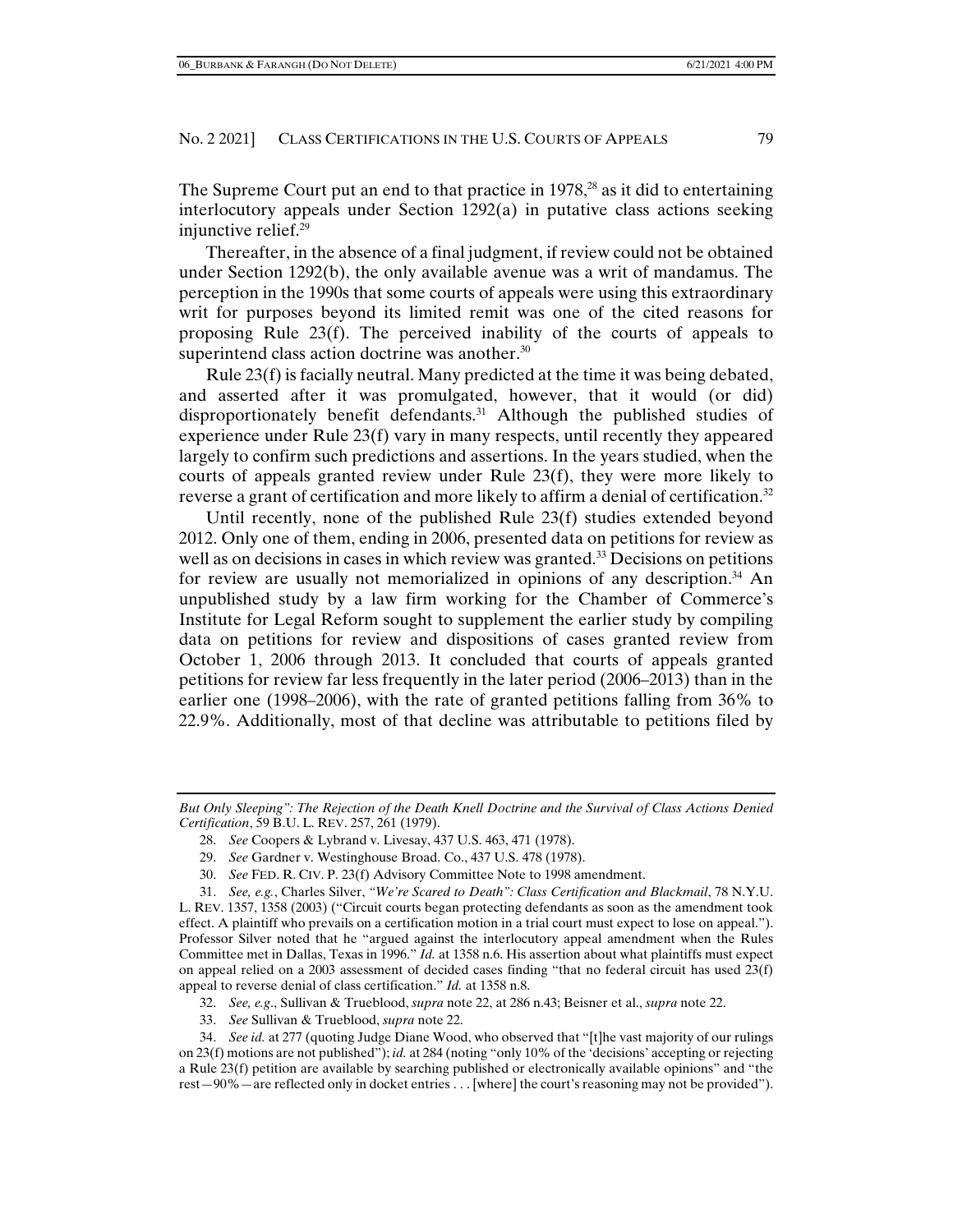defendants, for which the grant rate across all circuits declined from 45% to 24.8% (compared to a decline from 22% to 21% for plaintiffs).35

In an April 2014 memorandum describing the study, lawyers at Skadden observed that, although "it remains more likely for grants of class certification to be reversed on appeal than to be affirmed; and more likely for denials of class certification to be affirmed rather than reversed," plaintiffs "have seen greater success with Rule 23(f) appeals than in previous years." Thus, although the affirmance rate for grants of class certification remained essentially stable (increasing from 29% to 30%), the reversal rate for denials increased from 29% to 40%.36

The authors of the 2014 memorandum reasoned that their findings "are concerning for defendants because low [petition] grant rates in certain circuits may signal to district courts that they are unlikely to be reversed . . . which could lead some of these courts to push the boundaries of their discretion in ruling on class certification." They expressed particular concern about the Ninth Circuit, "where defendants filed 157 Rule 23(f) petitions and only 23 were granted." Warning that "particular attention must be paid to meritless class actions" in such circuits, the lawyers suggested as "[o]ne potential strategy for class action defendants . . . to focus appellate courts on the need to interpret recent U.S. Supreme Court class action jurisprudence." They continued:

In contrast to the U.S. Courts of Appeal, the Supreme Court has expressed a greater willingness to hear class certification cases in recent years. The last few years have produced a host of Supreme Court rulings on class action issues, including *Wal-Mart Stores v. Dukes*, *Amgen v. Conn. Ret. Plans & Trust Funds*, and *Comcast v. Behrend*. The recent Supreme Court decisions may provide an opportunity for class action litigants seeking appellate review to argue that further appellate interpretation is needed, particularly where a trial court relies on pre-[*Wal-Mart*] and pre-*Comcast* appellate precedents in granting class certification.<sup>3</sup>

Finally, in connection with Rule 23(f), Professor Bryan Lammon recently completed a study of petitions for review and merits decisions for the period of  $2013-2017$ <sup>38</sup> Observing that decisions on granted Rule  $23(f)$  petitions alone do not give an accurate picture of how plaintiffs and defendants fare under Rule 23(f), Lammon concludes that, for the period studied, the difference in grant rate

 <sup>35.</sup> Beisner et al., *supra* note 22. A commentator synthesizing the two studies observed: "[From 1998 to 2006], 75 percent of the 23(f) petitions decided were from grants of certification and 25 percent from denials. [From 2006 to 2013], however, 61 percent of the 23(f) petitions decided were from grants of certification and 39 percent from denials." Daniel B. Rogers, *Rule 23(f) After 16 Years*, 34 APP. PRAC. 12, 17 (2014).

 <sup>36.</sup> Beisner et al., *supra* note 22.

 <sup>37.</sup> *Id.* For an assertion suggesting that litigants agreed that "further appellate interpretation [wa]s needed," see Frank Burt & Michael Kentoff, Class Action Developments After *Wal-Mart Stores v. Dukes* (Jul. 2012) (unpublished manuscript), Lexis SU004 ALI-ABA 1049 (claiming that interlocutory review of commonality issues increased after the Supreme Court's *Wal-Mart* decision). They may not, however, have been defendants. *See infra* note 91 and accompanying text.

 <sup>38.</sup> Bryan Lammon, An Empirical Study of Class-Action Appeals (Apr. 20, 2020) (unpublished manuscript) (available at https://papers.ssrn.com/sol3/papers.cfm?abstract\_id=3589733 [https://perma.cc/6AZR-PFZ5]).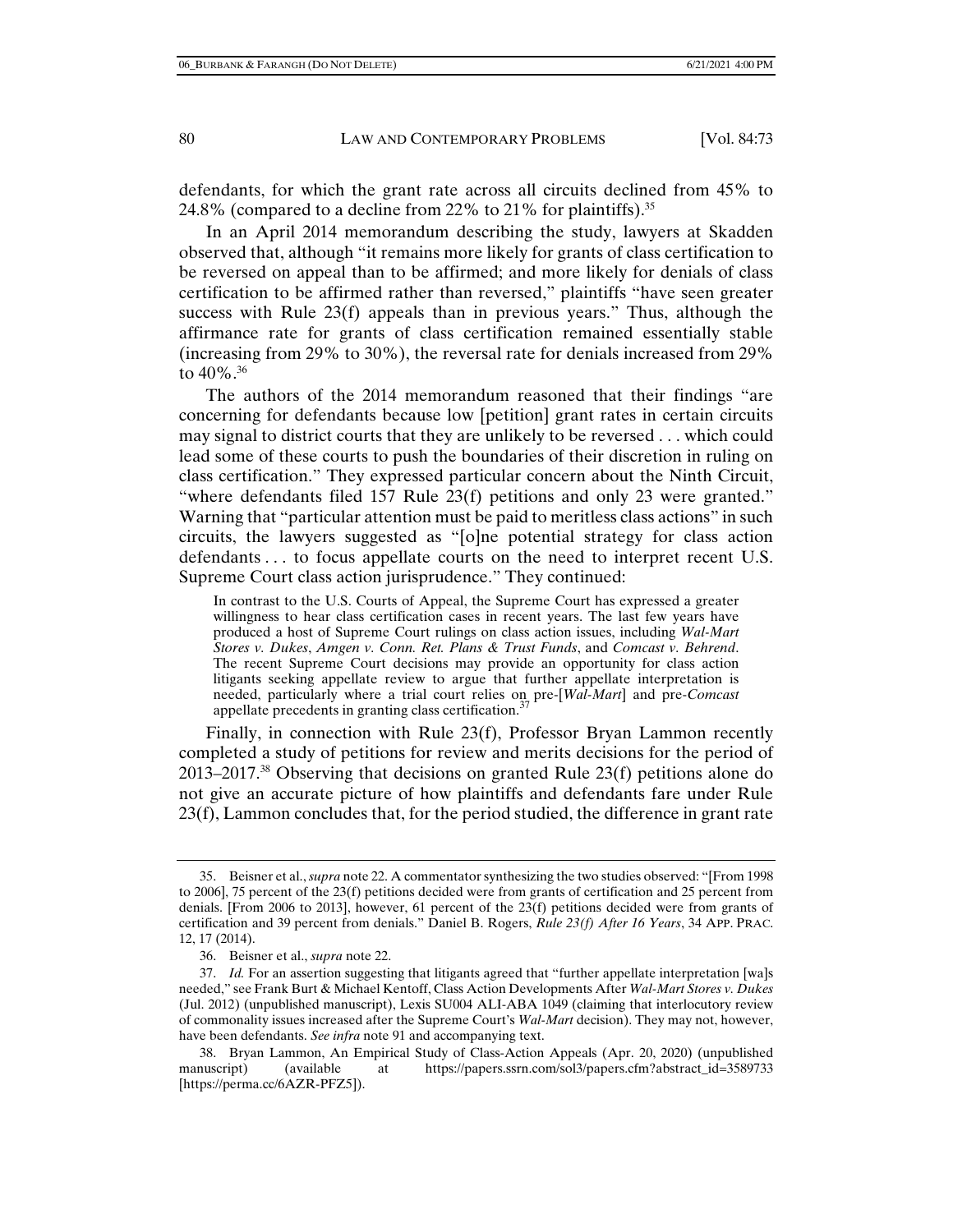as between plaintiffs (21%) and defendants (27%) is "only weak evidence that it's the petitioning party that is driving the decision to grant a Rule 23(f) petition."39 Moreover, his data reveal that the courts of appeals reversed both grants and denials of class certification about 54% of the time, with statistical analysis yielding the conclusion that the "numbers thus provide essentially no evidence that courts favor defendants over plaintiffs in the Rule 23(f) context  $\dots$ <sup>40</sup>. When the outcomes of both petitions and certification merits decisions are considered, and "[g]iven that defendants file about 50% more petitions than plaintiffs do[,] . . . plaintiffs have more total victories in the Rule 23(f) context  $[57\%]$  than defendants do  $[43\%]$ ."<sup>41</sup>

Professor Lammon's study is important. His data do not, however, enable him to completely fulfill the goal of "assess[ing] the rule's criticisms."42 In summarizing assessments of Rule 23(f) by supporters and critics since it became effective, he cites articles published in 2001, 2002, 2010, 2013, 2014, 2015, and 2017, among others.43 Many of the assessments in question predated the activity reflected in the data on which his study relies (let alone their availability). Had those assessments been based on contemporaneous data, they might have been accurate. It would require a longitudinal study of both petitions and merits decisions to reach a conclusion on that question.

Whatever its significance "in the Rule 23(f) context," denial of a petition for review does not necessarily represent "total victor[y]" on the issue of class certification.44 An appeal from such a decision may be available after a final judgment, or in the case as a whole. As previously observed, the conventional wisdom has been that few litigants have the resources or the appetite for risk to proceed to a final judgment after an adverse class certification decision in the district court.<sup>45</sup> Yet, not all class actions seek damages and certification under Rule 23(b)(3), and class action lawyers need not always rely on the prospect of a common fund to finance the litigation. Even after class certification in damages class actions, there may be alternatives to settlement or trial, including a motion to dismiss under Rule  $12(b)(6)$  or a motion for summary judgment.<sup>46</sup> Finally, as

43. *See id*. at 3 nn.5–7, 17 n.66, 18 nn.67–70, 19 n.71 and accompanying text.

44. *Id.* at 45.

 45. In 2017, the Supreme Court eliminated one technique—voluntary dismissal with prejudice that some plaintiffs' class action lawyers used in order to secure an immediate appeal while (hopefully) preserving class claims if the certification decision were reversed. *See* Microsoft Corp. v. Baker, 137 S. Ct. 1702 (2017).

 46. *See* Willging & Lee, *supra* note 3, at 324 ("Given the conventional wisdom . . . we expected this figure [(57.6% of cases with class certified settled)] to be much higher . . . . The defendants may prevail, for example, at summary judgment or at trial [or prevail on a Rule 23(f) appeal]."); *id.* at 326 (discussing a case in which, following certification, the district court granted summary judgment for the defendant, leading to an appeal by the plaintiff); Hensler, *supra* note 3, at 1604 ("[M]any charges about the negative

 <sup>39.</sup> *Id.* at 5.

 <sup>40.</sup> *Id.* at 28.

 <sup>41.</sup> *Id.* at 45–46.

 <sup>42.</sup> *Id*. at 5. *See id.* at 45 (arguing that data provide "little or no support for the popular criticisms of Rule 23(f)—that it favors defendants").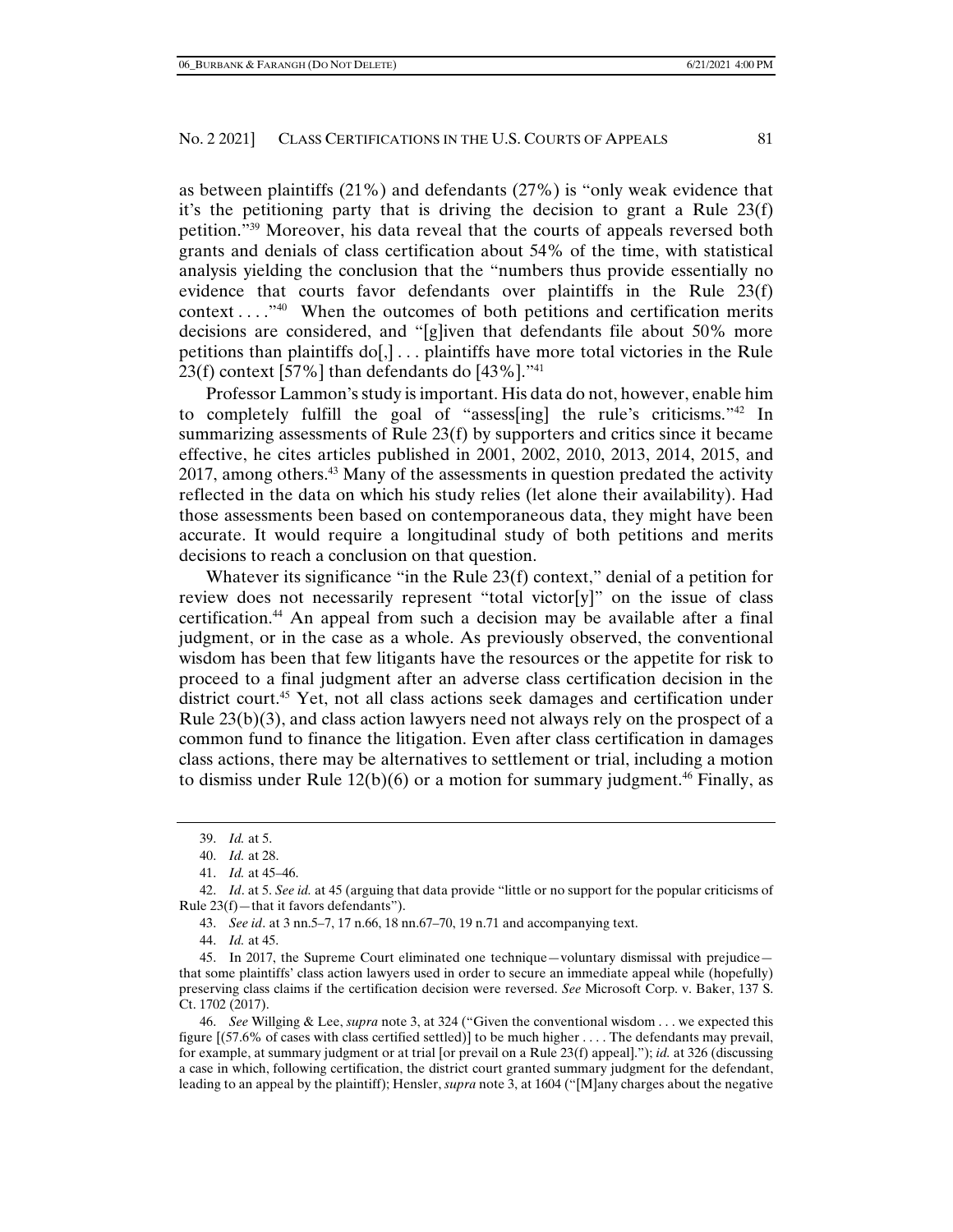Professor Klonoff observed in 2016, "the scope and sheer number of recent class action trials constitutes an important new trend."47

Considering the volume of class certification decisions, the literature contains many claims that the courts of appeals decided more class certification issues following the promulgation of Rule  $23(f)$  in 1998.<sup>48</sup> Yet, the picture of appellate review prior to 1998 that emerges from the literature is far from clear, with commentators differing on such questions as: the incidence of review under the death knell doctrine by courts that permitted it prior to 1978, the utility of 28 U.S.C.  $$1292(b)$  to secure interlocutory review,<sup> $49$ </sup> and the role of mandamus. Some of the inconsistencies are likely due to changes in the mechanisms available to secure interlocutory review over time, including both the addition or subtraction of a particular mechanism (for example, the death knell doctrine) and the impact such changes had on attitudes towards other mechanisms (for example, mandamus). $50$ 

B. The Class Action Fairness Act of 2005

The Class Action Fairness Act of 2005 (CAFA) $51$  is primarily a jurisdictional statute. Some of its supporters, whose real agenda was retrenchment (rather than, as claimed, protecting state lawmaking prerogatives), hoped that channeling state-law class actions into federal court would materially reduce the probability of certification, if not through denial of certification by district courts, then on appellate review (as putatively augmented by Rule  $23(f)$ ).<sup>52</sup>

 52. *See* Stephen B. Burbank, *The Class Action Fairness Act of 2005 in Historical Context: A Preliminary View*, 156 U. PA. L. REV. 1439, 1448–49, 1530 (2008); Stephen B. Burbank, *Aggregation on* 

consequences of class actions, such as the assertion that the risks of class actions are so great that they force defendants to settle non-meritorious claims—so called 'blackmail settlements'—rest on empirical assumptions about the pattern of disposition of class complaints, which have gone largely untested.").

 <sup>47.</sup> Robert H. Klonoff, *Class Actions in the Year 2026: A Prognosis*, 65 EMORY L.J. 1569, 1645 (2016).

 <sup>48.</sup> *See, e.g.*, Robert H. Klonoff, *The Decline of Class Actions*, 90 WASH. U. L. REV. 729, 732–33 (2013) (arguing that Rule 23(f) increased the number of certification decisions being reviewed by federal appellate courts).

 <sup>49.</sup> *See* Roger Bernstein & Daniel Berger, *Recent Developments in Private Antitrust Class Actions*, 24 N.Y. L. SCH. L. REV. 819, 852 (1979) (finding some success in appeals under 28 U.S.C. § 1292(b)); David C. McDonald & Jeffrey N. Ostrager, *Federal Jurisdiction and Practice*, 1979 ANN. SURV. AM. L. 535, 567 (finding review of certification under 28 U.S.C. § 1292(b) rare because class certification decisions usually involve only discretionary considerations and do not involve controlling questions of law).

<sup>50</sup>*. See Federal Civil Appellate Jurisdiction: An Interlocutory Restatement*, 47 LAW & CONTEMP. PROBS., Spring 1984, at 13, 202 (finding that, after *Livesay*, more appellate courts began to accept review of certification decisions via writs of mandamus). *Compare* Bernstein & Berger, *supra* note 49, at 852 ("Mandamus has been a universally unsuccessful mode of seeking review of class certification decisions."), *and* McDonald & Ostrager, *supra* note 49, at 567 (finding that writs of mandamus were consistently denied because they are limited to cases when district court judges clearly abuse their discretionary power), *with* Linda S. Mullenix, *Some Joy in Whoville: Rule 23(f), A Good Rulemaking*, 69 TENN. L. REV. 97, 101 (2001) (arguing that appellate review of class certification via writs of mandamus became increasingly popular in the 1990s).

 <sup>51. 28</sup> U.S.C. §§ 1332(d), 1453, 1711–1715.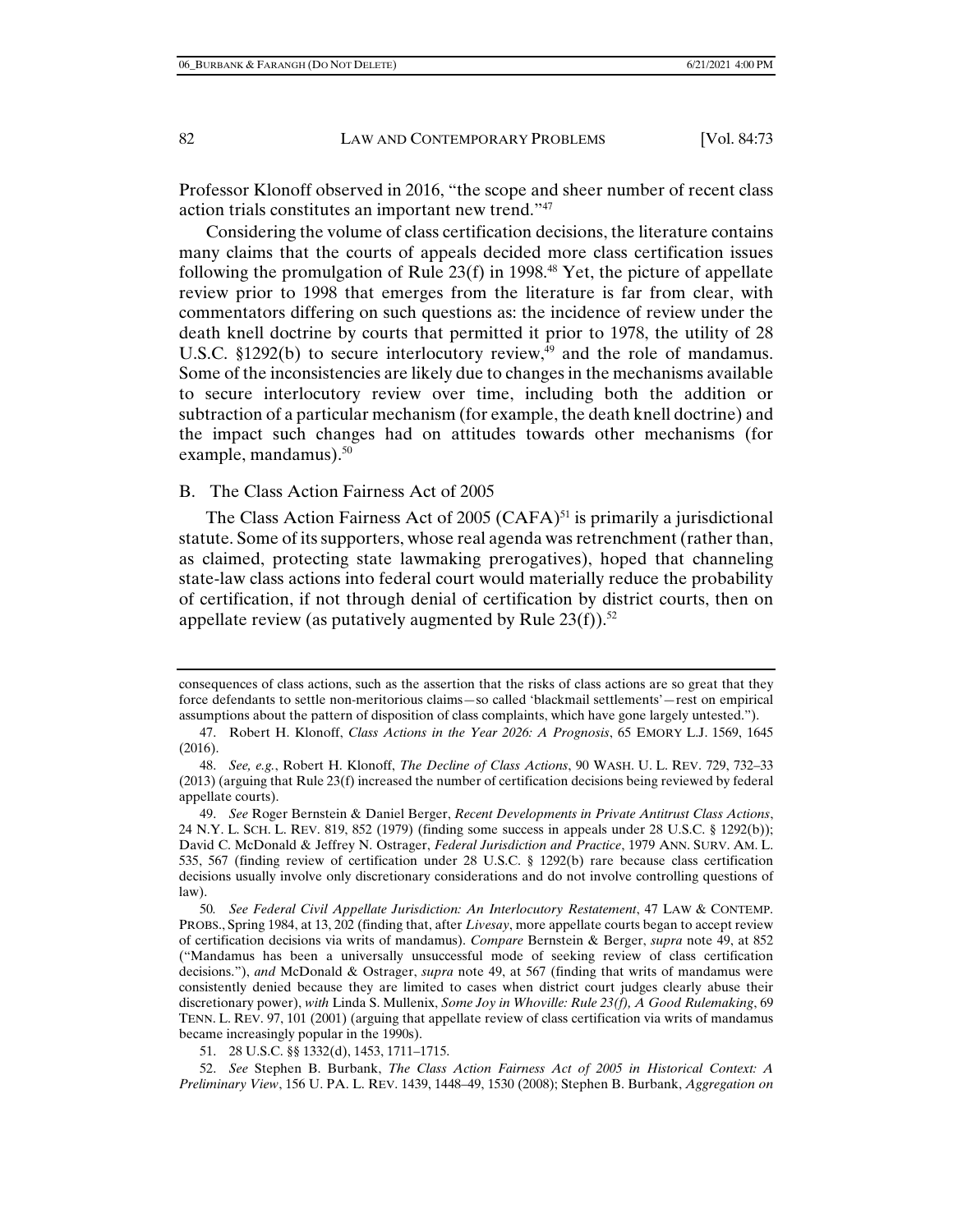In a study undertaken shortly after CAFA was enacted,<sup>53</sup> researchers at the Federal Judicial Center (FJC) found "a dramatic increase in the number of diversity class actions filed as original proceedings in the federal courts in the post-CAFA period."54 Perhaps assuming that this documented increase would translate into a similar increase in the courts of appeals, a number of scholars have claimed that the volume of class certification appeals increased after CAFA.<sup>55</sup> We are aware of no empirical studies that support such claims. Having completed Phase I and started Phase II of the contemplated study, the FJC researchers apparently turned to other projects. As a result they did not, in the end, "analyze the litigation activity in the sampled cases in the courts of appeals."56

#### C. The Class Action Jurisprudence of the Courts of Appeals

As is evident from our discussion of Rule 23(f) empirical studies, claims about that Rule include both its effect on the volume of class certification appeals, and how plaintiffs and defendants have fared when it was invoked. These studies ignore final-judgment appeals, perhaps regarding them as trivial in number. None of the studies purports to characterize the impact of the courts of appeals' class action jurisprudence as a whole on plaintiffs and defendants. Yet, as we show below, final-judgment appeals comprise about half of all appeals between 2002 and 2017. Thus, their absence from existing studies significantly limits the inferences that can be drawn from them. In the absence of reliable empirical data, commentators have been left to their own devices in making claims about the tenor of that jurisprudence.

In a famous article surveying the early history of amended Rule 23, Professor Miller claimed that, following an initial period of optimism about the effects of the rule on the quest for justice, the courts of appeals were more skeptical of class

*the Couch: The Strategic Uses of Ambiguity and Hypocrisy*, 106 COLUM. L. REV. 1924, 1942–43, 1951–52 (2006).

 <sup>53.</sup> The FJC undertook a "long-term study of the impact of [CAFA] on the resources of the federal courts . . . designed to examine three phases of class action activity: filing and removal of cases; litigation in the district courts; and appellate review." Thomas E. Willging & Emery G. Lee III, *The Impact of the Class Action Fairness Act of 2005 on the Federal Courts: Third Interim Report to the Judicial Conference Advisory Committee on Civil Rules*, FED. JUD. CTR. 1 (Apr. 2007), https://www.fjc.gov/content/impactclass-action-fairness-act-2005-third-interim-report-judicial-conference-advisory-0 [https://perma.cc/EJ6A-9JFH].

 <sup>54.</sup> Emery G. Lee III & Thomas E. Willging, *The Impact of the Class Action Fairness Act of 2005 on the Federal Courts: Fourth Interim Report to the Judicial Conference Advisory Committee on Civil Rules*, FED. JUD. CTR. 1 (Apr. 2008), https://www.fjc.gov/content/impact-class-action-fairness-act-2005 federal-courts-fourth-interim-report-judicial-0 [https://perma.cc/7GDD-3ABC]. The results for diversity class actions removed to federal court were different, with an increase in the immediate post-CAFA period followed by a return to "levels similar to those in the pre-CAFA period." *Id.* at 2.

 <sup>55.</sup> *See* Klonoff, *supra* note 47, at 733 (claiming that appellate review increased after CAFA).

 <sup>56.</sup> Emery G. Lee III & Thomas Willging, *Progress Report to the Advisory Committee on Civil Rules on the Impact of CAFA on the Federal Courts*, FED. JUD. CTR. 1 (Nov. 2007), https://www.fjc.gov/content/ progress-report-advisory-committee-civil-rules-impact-cafa-federal-courts-0 [https://perma.cc/6YGX-GXJG].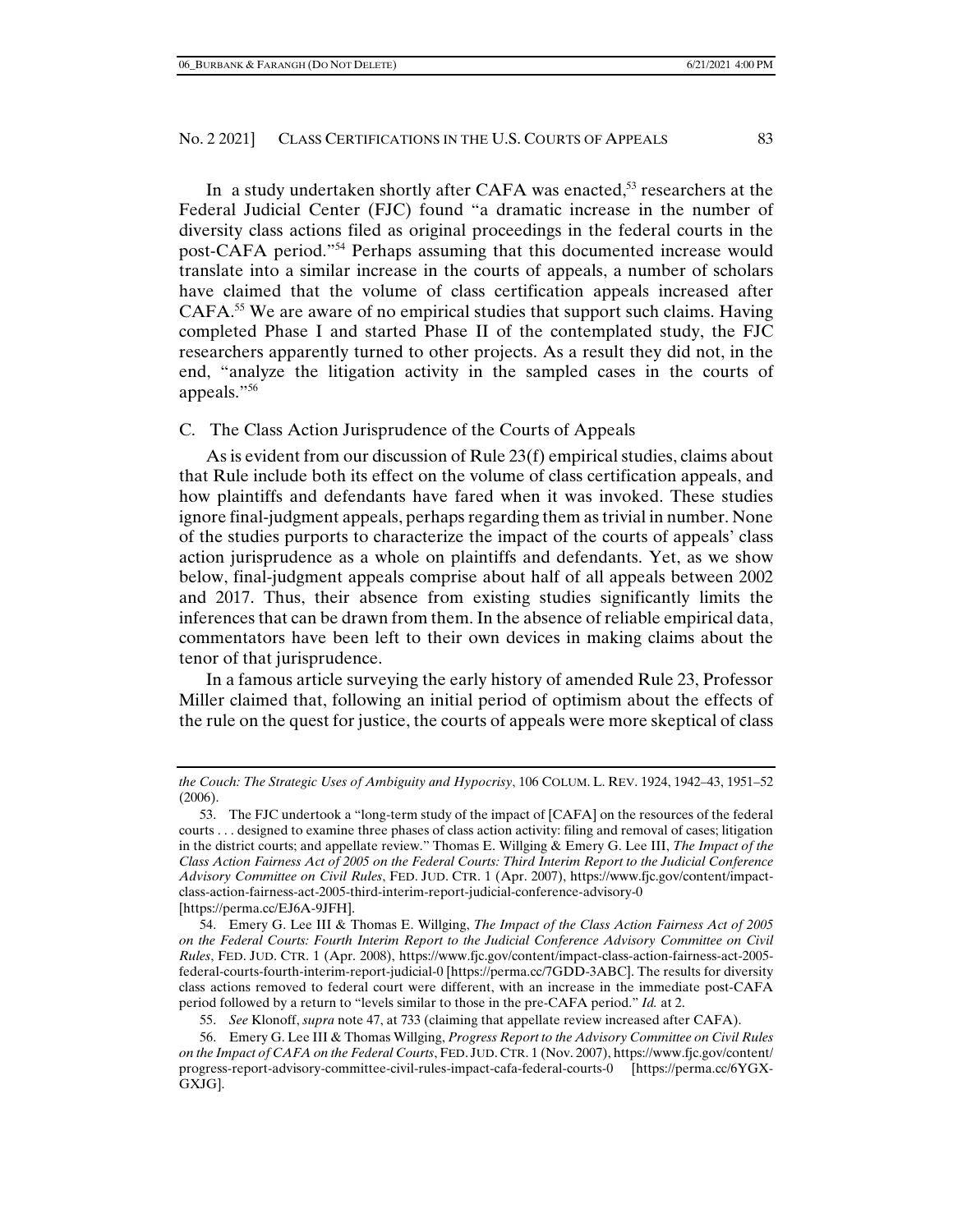actions. This period lasted from 1969 to 1973 or 1974, during which there were many interlocutory appeals that stabilized "various aspects of rule 23 practice."57 Others writing about the first few decades of experience under Rule 23 remarked on the difficulty of identifying clear trends, arguing that circuits varied in their receptivity to class actions.<sup>58</sup>

Scholars seem to have reached consensus, however, that in the decade preceding the promulgation of Rule  $23(f)$ , the courts of appeals were more likely to reverse than to affirm class certification orders. They differed, however, on the significance of the phenomenon they posited. Some suggested that the appellate courts were merely insisting on the rigor that the Supreme Court had called for in 1982,<sup>59</sup> and "rein[ing] in overzealous grants" of certification.<sup>60</sup> One scholar posited an "antiplaintiff bias among federal appeals judges," a majority of whom had been nominated by Republican presidents.<sup>61</sup>

Writing in 2016, Professor Klonoff asserted that the courts of appeals used their increased opportunities under Rule 23(f) to erect "significant roadblocks to class certification."62 In the same article, however, he noted that some courts of appeals had resisted broad interpretations of the Supreme Court's decisions in *Wal-Mart* and *Comcast.*63 Even more recently, he suggested that such decisions may reflect a backlash against overreaching by defendants or interest groups seeking further retrenchment of class actions.<sup>64</sup>

Finally, Professor David Marcus reported the results of his analysis of every reported class certification decision in a federal public interest case between June

62. Klonoff, *supra* note 47, at 1623–24.

64. *See supra* text accompanying note 16.

 <sup>57.</sup> Arthur R. Miller, *Of Frankenstein, Monsters and Shining Knights: Myth, Reality, and the "Class Action Problem"*, 92 HARV. L. REV. 664, 678, 679, 682 (1979).

 <sup>58.</sup> *See* Bernstein & Berger, *supra* note 49, at 852–53 (attempting to identify a trend based on the "emerging state of the law on interlocutory appeals"); David Marcus, *Erie, The Class Action Fairness Act, and Some Federalism Implications of Diversity Jurisdiction*, 48 WM. & MARY L. REV. 1247, 1284, 1305 (2007) (reporting conflicting views among lawyers as to whether federal judges or state judges are more likely to grant certification); Andrew A. Wittenstein, *Recent Development: The Rebuttable Presumption That Sherman Act Plaintiffs Are Entitled to Class Certification Under Rule 23*, 62 CORNELL L. REV. 177, 187 (1976) (arguing that "it is difficult to note any clear trends" in receptivity to class actions).

 <sup>59.</sup> *See* Mark S. Adams, *Developing Class Action Strategies Based on Recent Key Decisions*, *in* LITIGATING PRODUCTS LIABILITY CLASS ACTIONS: LEADING LAWYERS ON INTERPRETING RECENT DECISIONS, ASSESSING A CASE'S VALIDITY, AND PREPARING FOR TRIAL \*12 (Aspatore Books 2011), Westlaw 5617993 (claiming that, as part of a steady trend that began with the Supreme Court's decision in *General Telephone Co. v. Falcon*, 457 U.S. 147 (1982), federal appellate courts are "increasingly probing plaintiff's [sic] claims and defendant's [sic] defenses to determine whether a class should be certified").

 <sup>60.</sup> *See* Freer, *supra* note 22, at 14 (citing one appellate court case in support); *see also* Erhard, *supra* note 22, at 155 (noting that mandamus review was rare and usually used to decertify classes and citing four cases in support of this proposition).

 <sup>61.</sup> Marcus, *supra* note 58, at 1304.

 <sup>63.</sup> *See id.* at 1613, 1618. We follow Professor Klonoff in focusing on *Wal-Mart*'s holding concerning commonality under Rule  $23(a)(2)$ , recognizing, of course, that the Court in that case also rendered an important holding concerning the proper interpretation of Rule 23(b)(2).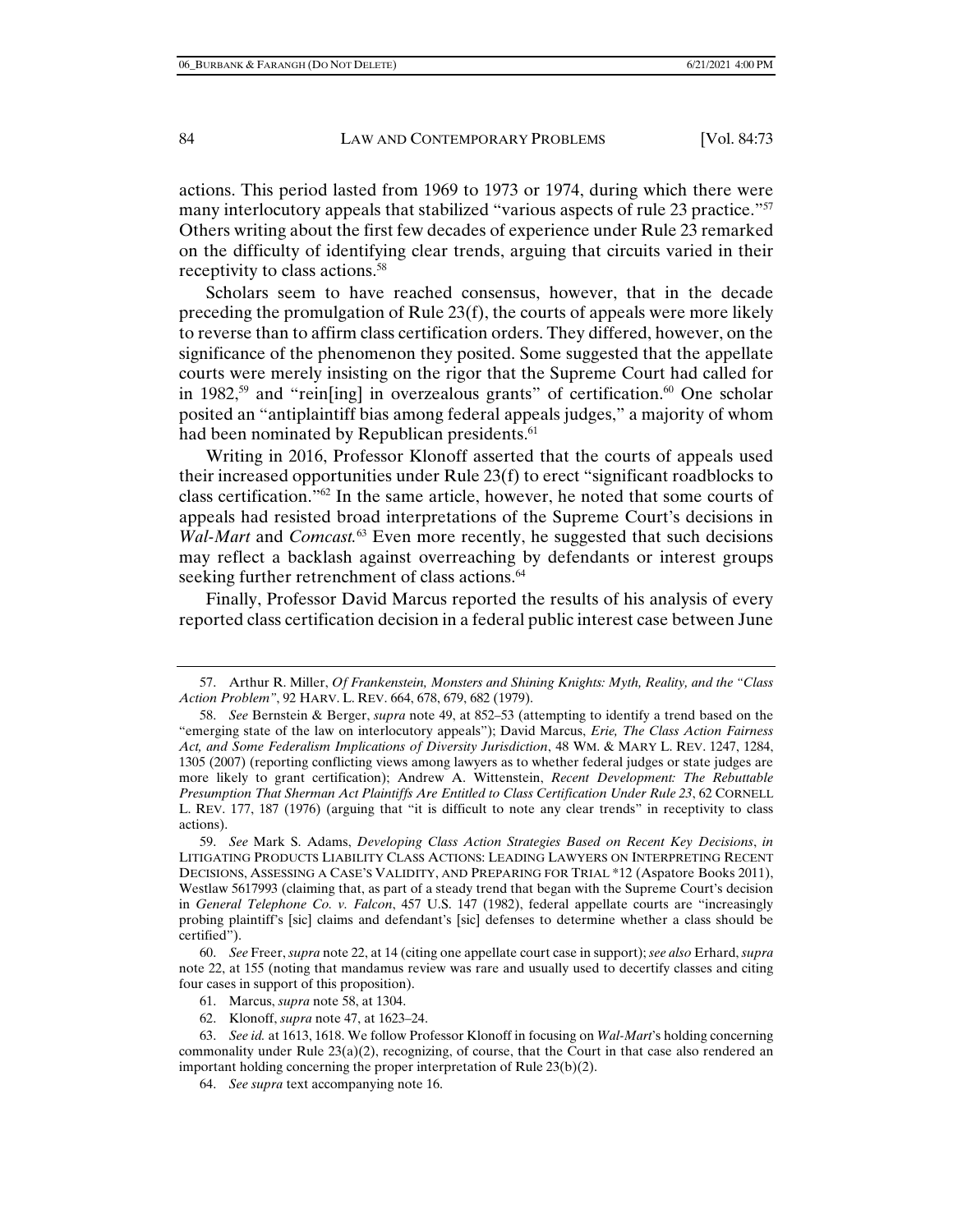21, 2011 and March 31, 2020. Having noted his pessimism after the first three post-*Wal-Ma*rt appeals resulted in decertification orders,<sup>65</sup> he continued:

But a hard pro-defendant turn in the doctrinal regulation of the public interest class action has not materialized. Since the last of the three initial cases, the federal circuits have decided 22 additional appeals involving the propriety of class certification. Plaintiffs have won 17 of these cases. . . .<sup>66</sup>

Rejecting the notion that such success reflects "'narrowing from below'—of lower federal courts fashioning a less intrusive interpretation of *Wal-Mart* to blunt its impact," he argued that "*Wal-Mart*'s demand for 'rigorous analysis' has forced lawyers and judges to articulate with more precision the contours of the substantive rights that [certain types of] plaintiffs vindicate."<sup>67</sup>

Klonoff and Marcus have in common a recognition that changes in appellate panels' certification behavior over time may be a function of changes in the quality of cases they are deciding. This in turn may be a function of parties changing behavior in response to changes in the law, such as the Supreme Court's decisions in *Wal-Mart* and *Comcast*. 68 It is also likely that appellate panels are responding to changes in law in ways that lead them to decide comparable cases differently after a change in law than they did before. For example, they may be seeking to faithfully implement Supreme Court decisions, or to counteract Supreme Court decisions with which they disagree. We will not be able to untangle the multiple causal forces that may be at play. In light of all this complexity, our ambition is to offer a descriptive account of certification over time, not a causal one.

#### III

#### LONGITUDINAL PATTERNS IN CERTIFICATION DECISIONS

In our study, we examine both published and unpublished decisions. With respect to published (precedential) decisions, we endeavored to build a comprehensive dataset of U.S. Court of Appeals panel decisions addressing whether a class should be certified from 1966 (when the modern Rule 23 became effective) through 2017.<sup>69</sup> With respect to unpublished (nonprecedential)

 <sup>65.</sup> *See* David Marcus, *The Public Interest Class Action*, 104 GEO. L.J. 777, 781 (2016).

 <sup>66.</sup> David Marcus, *The Persistence and Uncertain Future of the Public Interest Class Action*, 24 LEWIS & CLARK L. REV. 395, 409 (2020). *See also* Klonoff, *supra* note 47, at 1591 ("Overall, despite some setbacks, the cases give reason for some optimism. [*Wal-Mart*], no doubt, will pose obstacles in some cases, but the fact that important cases seeking structural relief continue to be certified is encouraging.").

 <sup>67.</sup> Marcus, *supra* note 66, at 417.

 <sup>68.</sup> Even before those Supreme Court's decisions, a number of Courts of Appeals had substantially enhanced the evidentiary requirements for class certification. *See, e.g.,In re* Hydrogen Peroxide Antitrust Litigation, 552 F.3d 305 (3d Cir. 2008); *In re* IPO Securities Litigation, 471 F.3d 24 (2d Cir. 2006).

<sup>69.</sup> *See* Burbank & Farhang, *supra* note 19, at Appendix, Part I.A, for further details on data collection. As discussed in the Appendix to this Article, our data include certification decisions with respect to settlement classes. Our data do not, however, include *en banc* decisions, of which there were only sixteen during the study period.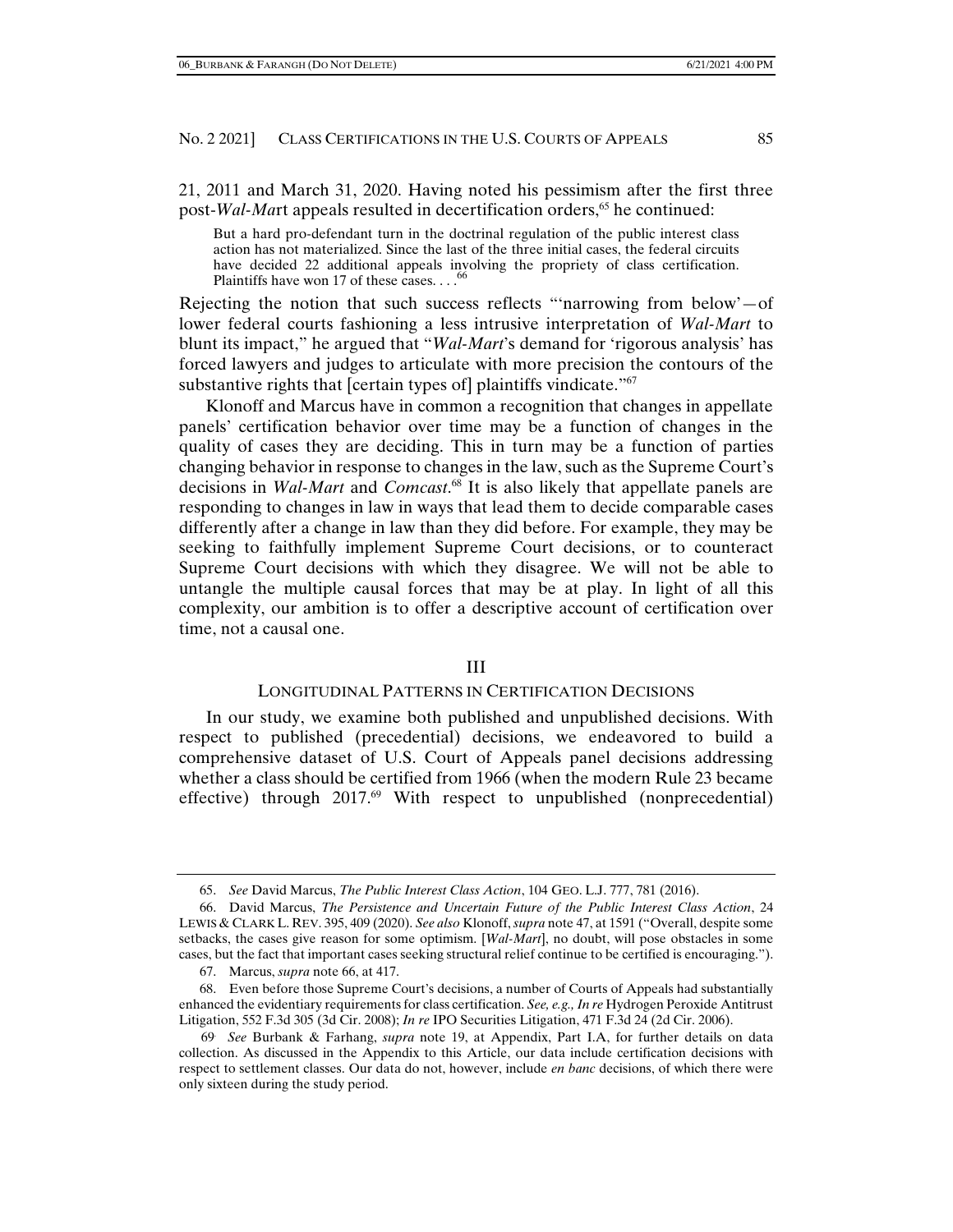decisions, we collected the same data from 2002 through  $2017$ .<sup>70</sup> In total, we identified 1,344 certification decisions.

Of course, published court of appeals decisions differ from unpublished decisions in important respects, and published decisions are not representative of all litigated cases.<sup>71</sup> We can learn from both types of decisions. We are interested, in part, in the creation and development of law. Published court of appeals opinions are the vehicle through which circuits create and develop law that is binding on all subsequent panels and on all district courts in the circuit, while unpublished decisions have no precedential weight. In one set of models we will examine only published opinions.

We are also interested in the full universe of decided certification appeals. In addition to the possible unrepresentativeness of published decisions with respect to judicial behavior, there may be other selection processes at play when analyzing only published opinions. The same judges that render decisions in published opinions also decide whether the decisions will be published. This threatens to confound inferences about the relationship between explanatory variables and case outcomes when one studies only published decisions. Thus, we

While this article was in production, we became aware of forthcoming work that found fewer of certain types of appeals on commercial databases than the number reported by the Administrative Office of the U.S. Courts, casting doubt on the U.S. Courts of Appeals' compliance with the E-Government Act of 2002. *See* Merritt E. McAlister, *Missing Decisions*, 169 U. PA. L. REV. (forthcoming 2021). Although Professor McAllister's valuable study raises the specter of "serious sampling bias risks for empirical work at the circuit-level using commercial databases," *id.* (manuscript at 56), it is not evident how his findings relate to our data. She studies only "terminations," which would appear to exclude many, if not most, certification decisions. Id. (manuscript at 2 n.9). Further, McAllister examined the nature of missing cases only in the First Circuit, where 67% were criminal, and 49% were pro se. Id. (manuscripty at 54). Although she does not report the percentage of missing cases with counseled civil plaintiffs, the forgoing percentages are consistent with the number being zero or miniscule. Consistent with this possibility, McAllister also found, again in the First Circuit, that "only a handful (if any) of these missing decisions involve the kinds of complex civil disputes that others have frequently observed receive the most attention from the federal appellate courts." *Id.* (manuscript at 54); *see id.* ("none appeared to involve cases that had proceeded to oral argument"). Although class actions (always civil, infrequently pro se, and often complex) would appear not to be the type of case for which McAllister finds evidence of noncompliance with the E-Government Act of 2002, such noncompliance cannot be foreclosed without more evidence. Future empirical investigation will be necessary to reach confident conclusions. Finally, we note that this issue is not pertinent to what we report on published cases.

71*. See* Theodore Eisenberg & Stewart J. Schwab, *What Shapes Perceptions of the Federal Court System?*, 56 U. CHI. L. REV. 501, 526–27 (1989) (arguing that the consideration of published appellate decisions compared to district court activity creates "two different pictures" of the federal court system); David S. Law, *Strategic Judicial Lawmaking: Ideology, Publication, and Asylum Law in the Ninth Circuit*, 73 U. CIN. L. REV. 817, 843 (2005) (finding a distinction in outcomes of asylum cases between published and unpublished cases); Deborah Jones Merritt & James J. Brudney, *Stalking Secret Law: What Predicts Publication in the United States Courts of Appeals*, 54 VAND. L. REV. 71, 71–75 (2001) (describing the "debate . . . over the role of unpublished opinions in the federal system").

<sup>70.</sup> The E-Government Act of 2002 required that federal circuits make opinions publicly available, allowing them to be included in commercial databases. According to Professor Andrew T. Solomon, the Fifth and Eleventh Circuits' unpublished decisions were not consistently made publicly available until 2003 and 2005, respectively. *See* Andrew T. Solomon, *Making Unpublished Opinions Precedential: A Recipe for Ethical Problems & Legal Malpractice?*, 26 MISS. C. L. REV. 185, 205–06 (2007) ("By 2005, every federal circuit released the full-text of its unpublished opinions."). Our models that include unpublished opinions account for this. Burbank & Farhang, *supra* note 19, at Appendix, Part I.A.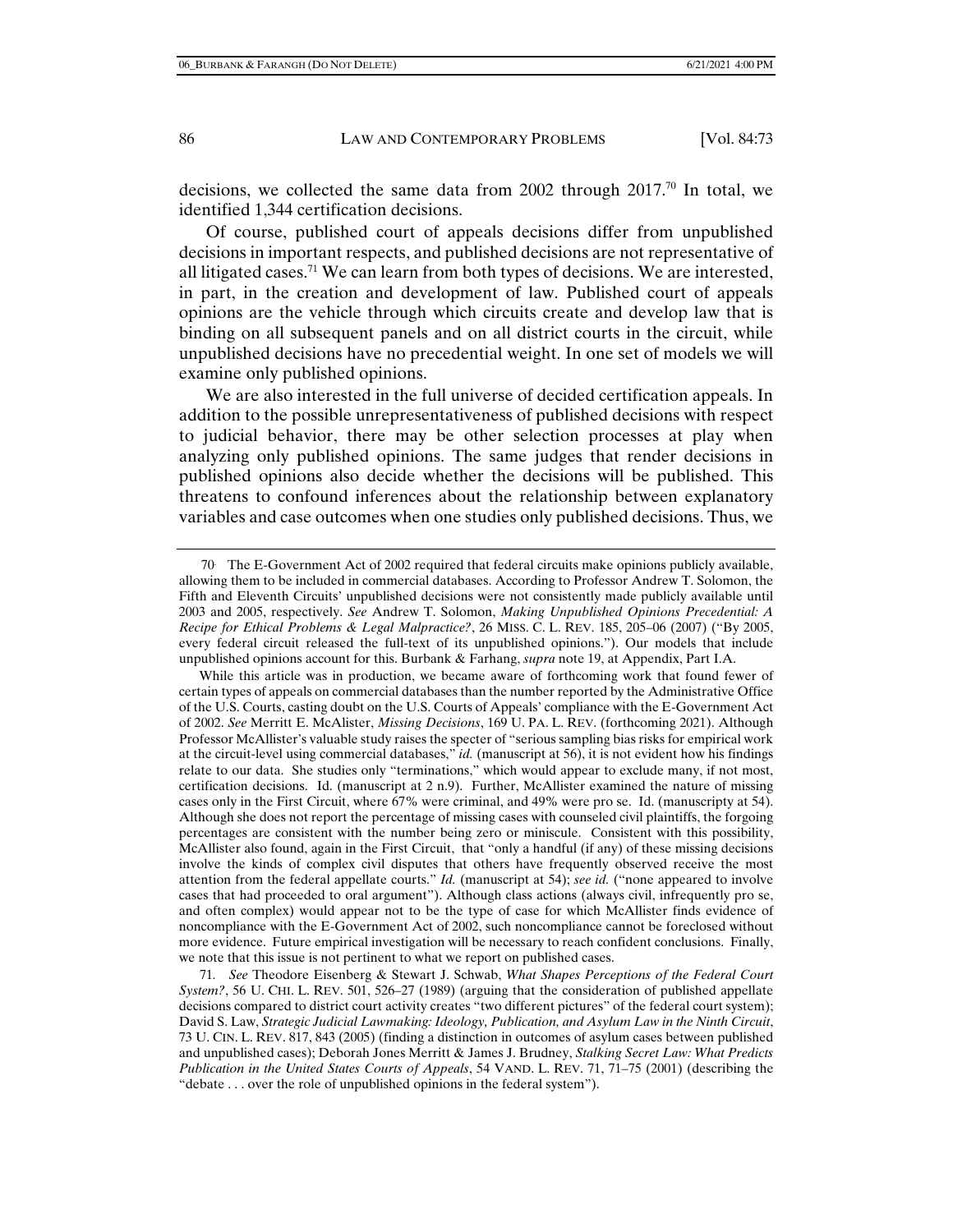also examine models of published and unpublished decisions restricted to the circuit years for which we have complete data on both. In those models, unpublished decisions comprise about one-third of the cases. For the most part, but not always, the results look very similar to what we observe when analyzing only published decisions.

Our dependent variable is whether a decision is pro- or anti-certification. In order to code it, the certification analysis in each decision was read in full. We code a decision as pro-certification  $(=1)$  if the court of appeals affirms the trial court's certification, reverses the trial court's decision not to certify and directs it to certify, or reverses the trial court's decision not to certify and remands for further proceedings on certification. We code a decision as anti-certification  $(=0)$ if the court of appeals affirms the trial court's decision not to certify, reverses the trial court's decision to certify and directs that a class not be certified, or reverses the trial court's decision to certify and remands for further proceedings on certification.

A. Certification Over Time

1. The Volume of Final-Judgment and Interlocutory Appeals.

Figure 1 displays regression estimates of counts of all decisions and separately shows final-judgment appeals versus interlocutory appeals. The number of total published decisions grew steeply beginning in 1967, peaked in the late 1970s, and declined over the course of the 1980s and 1990s until the turn upward that followed the addition of Rule 23(f). Because the regression curve smooths over year-to-year fluctuations, it does not reveal sharp breaks in the data, and thus the raw underlying data are instructive. Inspecting the raw counts indicates that the post-Rule 23(f) counts began to grow in 2000. In the 1990s there were an average of twelve published decisions a year addressing certification; the number grew to twenty-two in 2000–2009 and to thirty-two in 2010–2017. By 2017, the estimated number of published decisions matched its peak in the late 1970s.

Interlocutory appeals comprised 14% of published decisions prior to 2000 and 57% of them from 2000–2017. In the domain of precedential decisions, finaljudgment appeals dominated interlocutory appeals, comprising 86% of published decisions prior to 2000.72 Although this is consistent with conventional wisdom that securing interlocutory review was difficult during this period, we lack data on unpublished decisions prior to the addition of Rule 23(f), and thus we do not know the fraction of total appeals that were interlocutory during that period. We also lack data on the frequency with which interlocutory review was sought, which would be important to assessing the difficulty of securing it.

 <sup>72.</sup> In published cases prior to 1998 (when Rule 23(f) came into effect), 86% of the appeals were final-judgment, 8% were interlocutory under Section 1292, 2% were interlocutory under a writ of mandamus, and an additional 3% were interlocutory but without the court identifying the jurisdictional basis.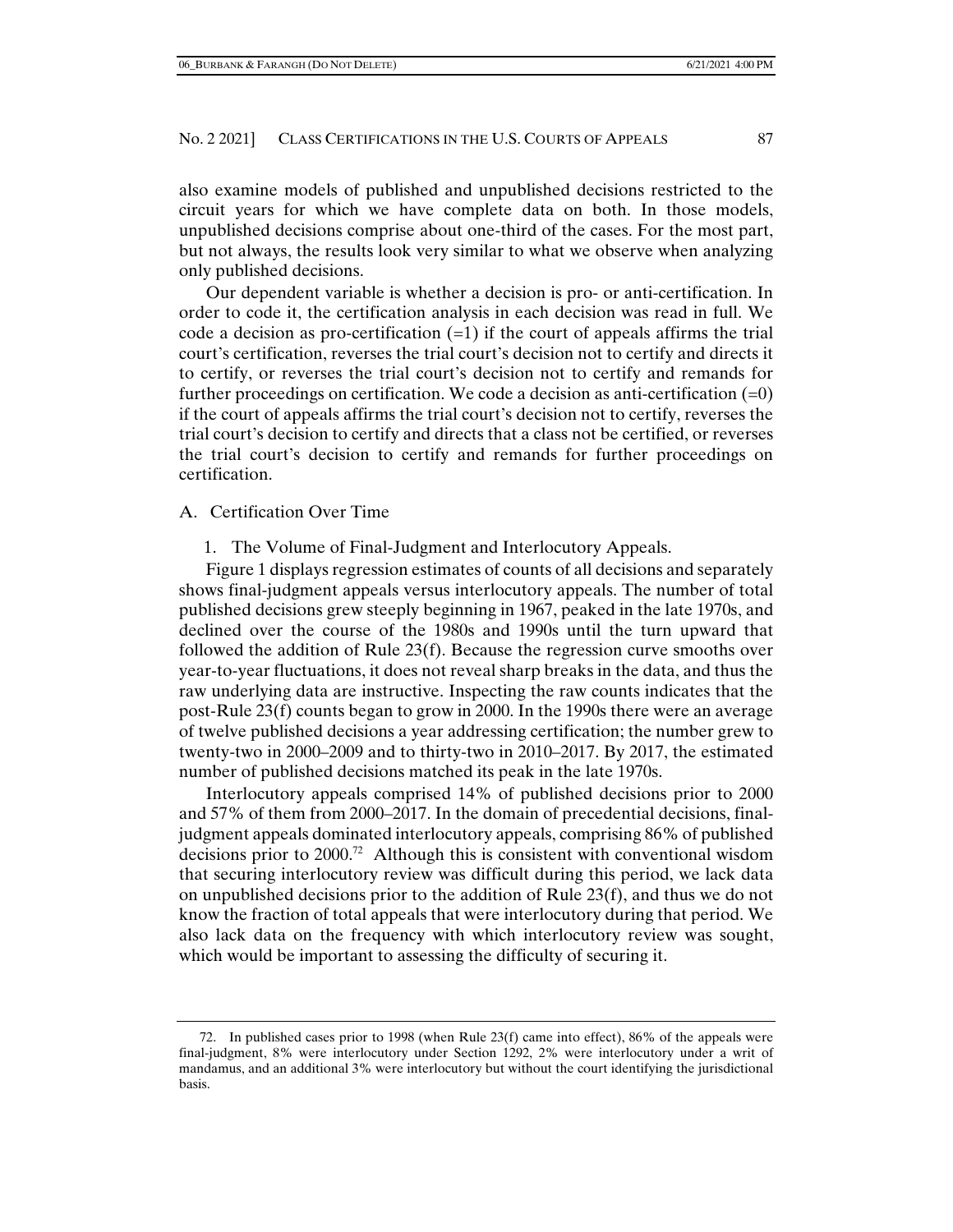

**Figure 1. Number of All Decisions, Final Judgment v. Interlocutory** 

We can say with confidence that interlocutory appeals were responsible for the lion's share of the growth in published certification decisions following Rule  $23(f)$ . The trajectory of growth is also evident when unpublished decisions are added to the analysis from 2002–2017, during which time they constitute about one-third of the total in our data. During this period the decisions were fairly evenly balanced between interlocutory and final-judgment appeals.<sup>73</sup>

2. The Volume of Certification Appeals with Federal, State, and Combined Federal/State Causes of Action.

Figure 2 displays estimated counts of decisions separated by whether certification was sought as to a class asserting only a federal claim, only a state claim, or both federal and state claims. Because courts often fail to state the basis of jurisdiction, we found that claims in federal court under CAFA could not be reliably coded. However, such claims would be encompassed within cases seeking certification of state claims only. A substantial majority of published decisions on certification prior to 2005 were in cases seeking certification of federal claims only. After 2005, the number of decisions in cases seeking certification of state claims only grew threefold. In published and unpublished decisions in 2002–2017, certification decisions on state law-only classes grew more strongly, increasing

 <sup>73.</sup> In published and unpublished decisions from 2002–2017, 49% were final-judgment appeals. Approximately 50% were interlocutory and cited Rule 23(f) as the jurisdictional basis or (in a small fraction of cases) cited no jurisdictional basis, which we assume arose under Rule 23(f). In only 2% did the court cite only § 1292 as the jurisdictional basis for an interlocutory appeal, and none cited mandamus. Some of this 2% may have actually arisen under Rule 23(f). The Supreme Court promulgated Rule 23(f) pursuant to § 1292(e), which provides that "The Supreme Court may prescribe rules . . . to provide for an appeal of an interlocutory decision to the courts of appeals that is not otherwise provided for under subsection (a), (b), (c), or (d)." Thus, at least some courts regard Rule 23(f) appeals as arising under  $\S$ 1292, *e.g.*, Wachtel *ex rel.* Jesse v. Guardian Life Ins. Co. of Am., 453 F.3d 179, 184 (3d Cir. 2006), and it is possible that some courts cite only § 1292 in a 23(f) appeal. It is clear that in the 2002–2017 period the vast majority of interlocutory appeals were under Rule 23(f).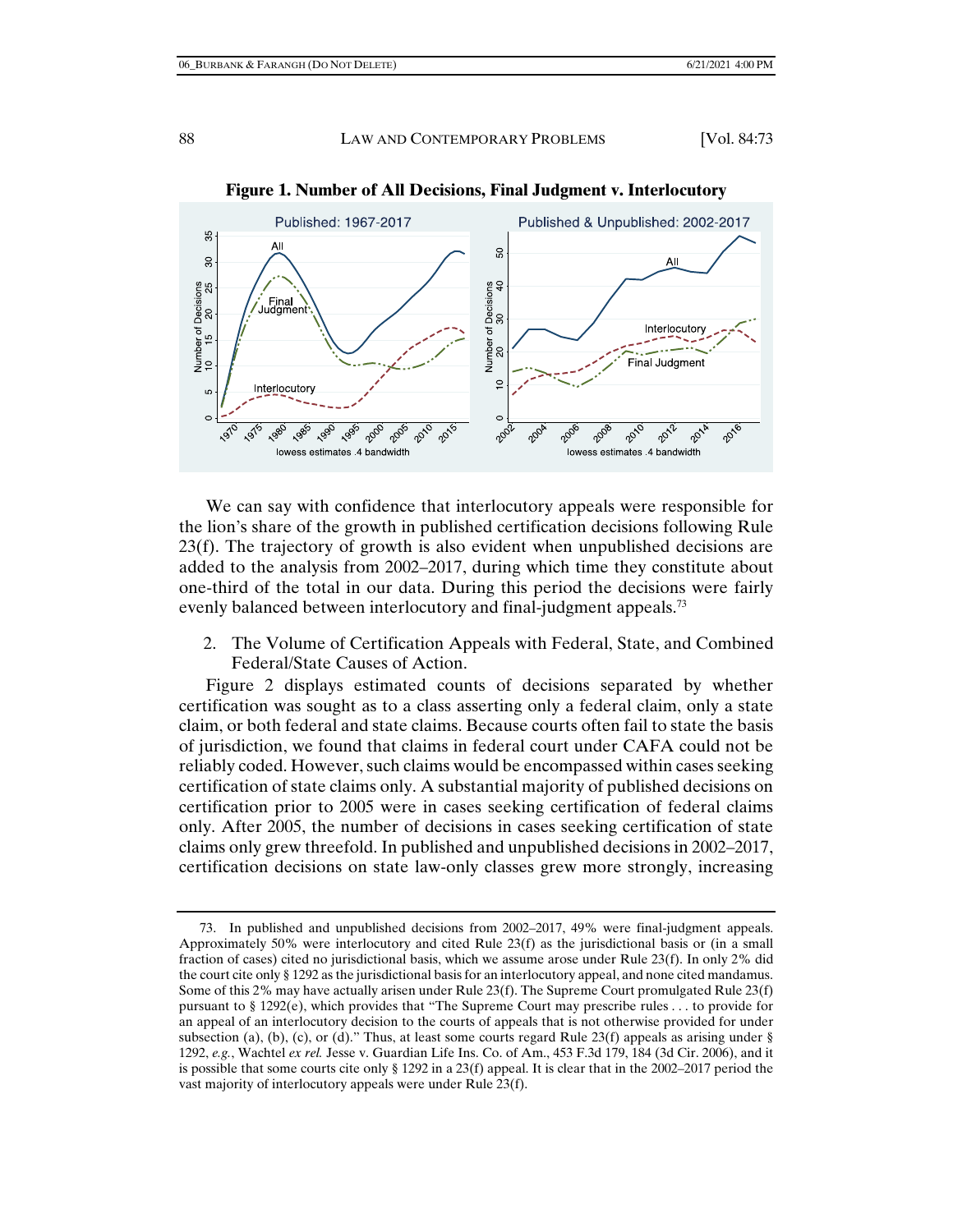fivefold and becoming as frequent as certification decisions on classes asserting only federal claims.





#### 3. Interlocutory Appeals and Rule 23(b)(3) Versus (b)(2) Classes

We also examined whether the growth in availability of interlocutory review had a disproportionate impact on the proportion of appeals addressing  $(b)(2)$ versus  $(b)(3)$  classes. The notion that prior to Rule 23(f) parties would settle rather than litigate after a district court certification decision was particularly focused on damages classes under (b)(3). If this dynamic were at play, we would expect to see that  $(b)(3)$  classes are more likely to appear in appeals under interlocutory versus final-judgment review.

We found that opinions do not reliably identify the type of class for which certification is sought under Rule 23(b). This is especially true when the issues on appeal concern application of Rule  $23(a)$ . However, we can gain some insight from issues that appeared in the certification analysis. Coders identified whether opinions addressed the (b)(3) requirements of predominance and superiority, and whether they addressed  $(b)(2)$  requirements for an injunctive class. The percentage of such decisions that appeared in final-judgment and interlocutory appeals in published and unpublished opinions from 2002–2017 is displayed in Table 1, as is the information broken down by appeals by defendants only and appeals by plaintiffs only.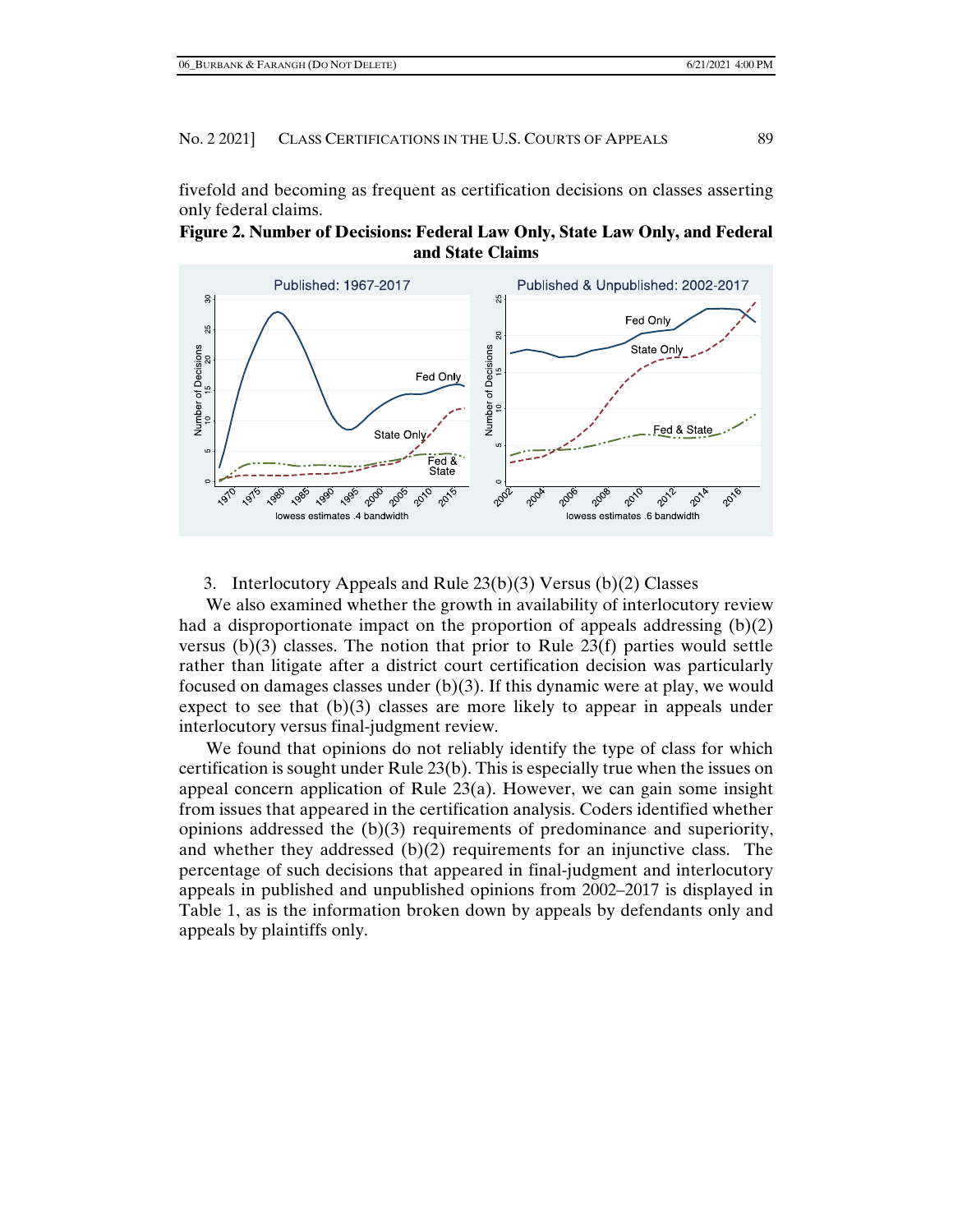| aliu (DILA) Classes     |                     |                                    |                                    |  |  |
|-------------------------|---------------------|------------------------------------|------------------------------------|--|--|
| <b>Type of Appeal</b>   | All<br><b>Cases</b> | <b>Defendant</b><br><b>Appeals</b> | <b>Plaintiff</b><br><b>Appeals</b> |  |  |
| $(b)(3)$ Final-Judgment | 33%                 | 40%                                | 35%                                |  |  |
| $(b)(3)$ Interlocutory  | 57%                 | 58%                                | 53%                                |  |  |
| $(b)(2)$ Final-Judgment | 10%                 | 15%                                | 7%                                 |  |  |
| $(b)(2)$ Interlocutory  | 14%                 | 15%                                | 13%                                |  |  |

**Table 1. Percentage of Final-Judgment versus Interlocutory Appeals in (b)(3) and (b)(2) Classes** 

Final-judgment appeals of certification decisions with respect to (b)(3) classes are far from aberrant. They occurred in 33% of the decisions—40% of those appealed only by defendants. This casts doubt on the notion that parties are rarely willing to litigate through to final judgment once a district court has certified or declined to certify a class. It is true, however, that  $(b)(3)$  issues are materially more likely to appear in interlocutory than final-judgment appeals. They were addressed in more than half of the interlocutory appeals in our data. We acknowledge, of course, that without knowing the size of the population of district court decisions on (b)(3) issues, we cannot know the rate of either type of appeal from the universe of potentially appealable decisions.<sup>74</sup>

Appeals of decisions on whether to certify an injunctive class are much less frequent events. The difference in their frequency in final-judgment versus interlocutory appeals is small in absolute terms. They occurred in 10% of finaljudgment appeals and 13% of interlocutory appeals. There was no difference in the frequency with which they appeared across the two types of appeals when only the defendant appealed. When only the plaintiff appealed the percentage grew from 7 to 12—significant in relative terms (a 71% increase) but small in absolute terms (a 5-percentage point increase).

4. Probability of Reversal in Interlocutory Versus Final-Judgment Appeals

Much of the empirical literature on Rule 23(f) has focused on comparing rates of reversal by courts of appeals in cases in which the district court certified as compared to when it denied certification. These studies treated the data crosssectionally within blocks of time. Figure 3 shows rates of reversal of district court grants and denials of certification for published and unpublished opinions from 2002–2017. We focus only on this period because we want to compare reversals of grants versus denials of certification in all (not just published) interlocutory appeals, and to compare the results to those in final-judgment appeals.

<sup>74.</sup> We considered the possibility that the percentage of  $(b)(3)$  final-judgment appeals may be materially affected by plaintiff-objector challenges to (b)(3) settlements, since approval of a settlement is a final judgment and plaintiff-objectors may challenge certification after that order is entered. This is not the case. The percentage of cases presenting each type of appeal is the same or nearly so when settlement classes are excluded: 33% are (b)(3) final-judgment, 57% are (b)(3) interlocutory, 9% are (b)(2) final-judgment, and 14% are (b)(2) interlocutory. Again, these numbers are based on cases in which the court actually reached a  $(b)(2)$  or  $(b)(3)$  issue.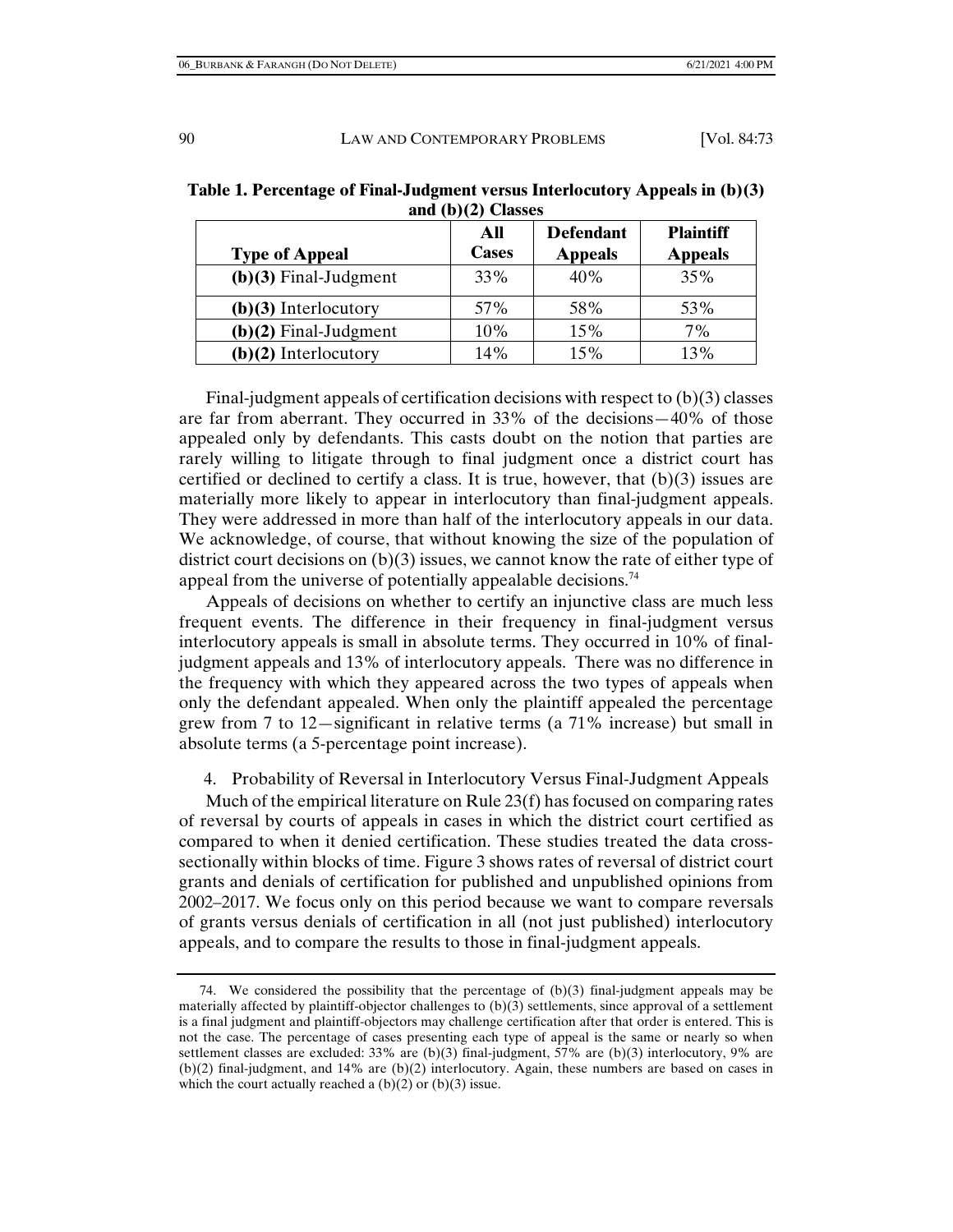

**Figure 3. Reversals by the Courts of Appeals of District Court Grants & Denials of Certification** 

In interlocutory appeals, the estimated probability of reversal of a district court grant of certification had been climbing steeply in the years before *Wal-Mart*, from 52% in 2002 to 71% in 2010. At the time *Wal-Mart* was decided, defendants had a very high rate of success in using interlocutory review to reverse grants of certification. After *Wal-Mart* the trend reversed. The probability declined precipitously by 39 percentage points to 32% in 2017. The pattern for reversals of denials of certification is less clear. It vacillated before *Wal-Mart* and showed no clear trend after it.

The figure makes clear that, prior to *Wal-Mart*, interlocutory appeals were far more frequently used to reverse grants of certification than to reverse denials. If (as some have suggested) this was the intended result of some advocates of Rule 23(f), the evidence is consistent with their hopes for about a decade after Rule 23(f) appeals began to grow in 2000. From 2002 to 2010, the average annual probability of reversing a grant was 64%, and the probability of reversing a denial was 35%. However, by the end of the series it had become slightly more likely that a denial of certification would be reversed as compared to a grant.

In final-judgment appeals, we observe a similar pattern of growth in the estimated probability of reversing a grant of certification at the beginning of the series, followed by a long decline. However, the decline begins earlier (in 2008), although it appears to have steepened after *Wal-Mart*. The size of the decline from the peak to the end of the series is 20 percentage points (about half the size of the 39-percentage point decline observed in interlocutory appeals). The probability of reversal of district court denials of certification was very low and fairly stable before *Wal-Mart*, averaging 14% from 2002–2010. It then turned up and rose to 27% by 2017, about doubling.

The figure makes clear that prior to *Wal-Mart*, as with interlocutory appeals, final-judgment appeals were far more frequently successful in reversing grants of certification than denials. From 2002 to 2010, the average annual probability of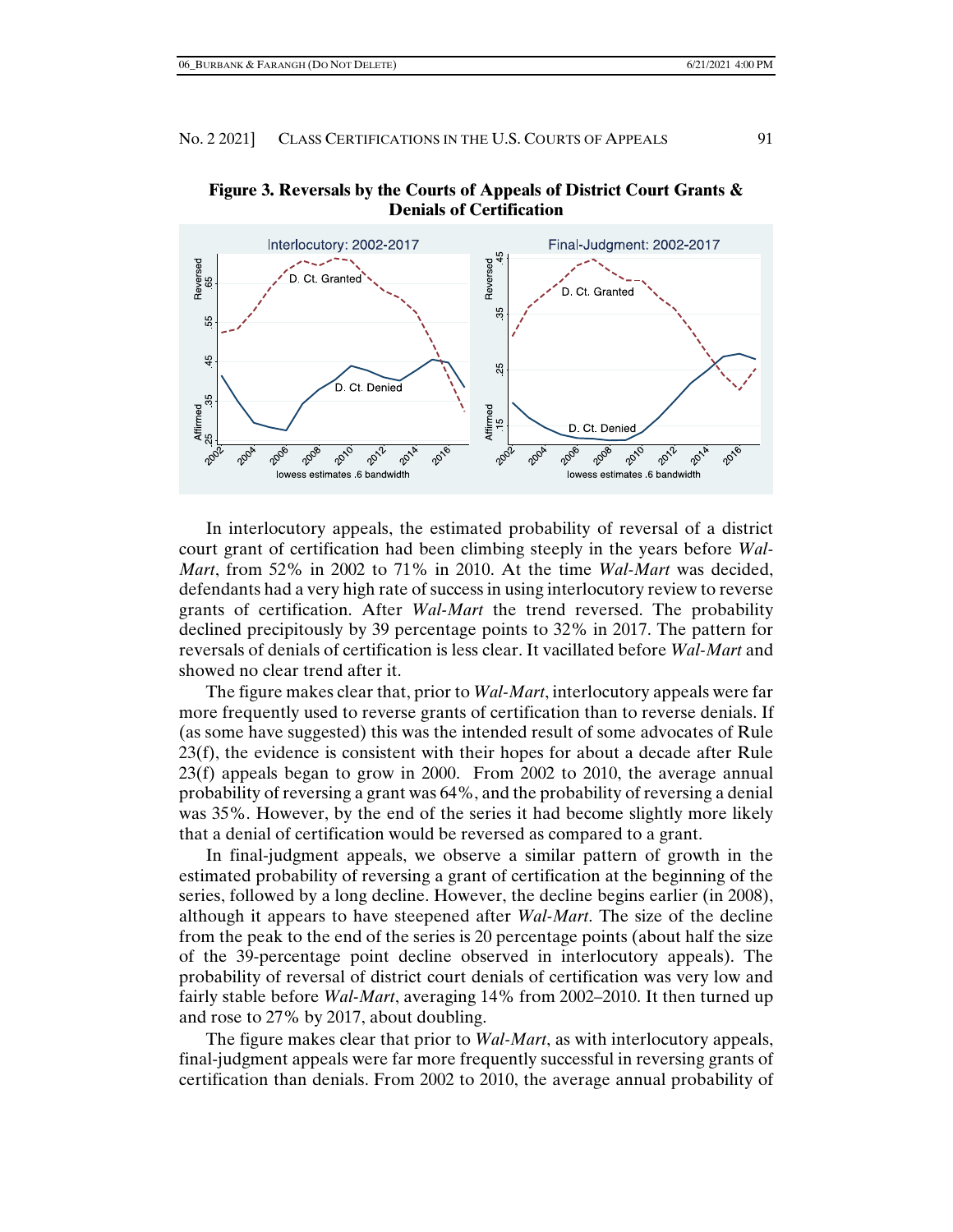reversing a grant was 40%, as compared to the 14% probability of reversing a denial. As with interlocutory appeals, by the end of the series it had become slightly more likely that a denial of certification would be reversed as compared to a grant.

5. Probability of Pro-Certification Outcomes by Partisan Majority

Figure 4 displays the probability of a pro-certification outcome in all cases, and in cases with Democratic- versus Republican-majority panels. We limit the data in published decisions to 1970–2017 because in the first several years of our data, there are too few cases to provide meaningful estimates of outcomes. In published decisions, there was a long-run, gradual decline in the estimated probability of a pro-certification outcome. The probability declined from 46% in 1975 to 39% in the mid-1980s, where it remained relatively flat for two decades before turning upward around 2007. It grew 21 percentage points by 2017, ending the series with a 58% probability of certification—the highest in the forty-eight year series.

Although Democratic- and Republican-majority panels started the 1970s with a clear gap between them, the gap narrowed, and Democratic- and Republican-majority panels were relatively close from the mid-1970s to the late-1990s. The gap widened significantly at the end of the 1990s, at the same time that Rule 23(f) came into effect. The widening gap between Democratic- and Republican-majority panels also corresponds temporally to findings in our prior work: that in about the mid- to late-1990s (1) there was a growing focus in the Republican Party on restricting opportunities and incentives for private civil actions in general, and class actions in particular, (2) Congressional Republicans introduced a growing number of anti-class action bills, (3) important advocacy groups associated with the Republican Party, specifically including business groups and conservative law reform organizations, elevated their focus on curtailing class actions, and (4) Supreme Court justices became more polarized along ideological lines in their voting on Rule 23 issues.<sup>75</sup>

 <sup>75.</sup> *See* Burbank & Farhang, *supra* note 7, at 1524–28 (arguing that civil litigation retrenchment generally and class action retrenchment in particular "became a more salient issue in the Republican Party, and the locus of more partisan conflict," beginning in the 1990s).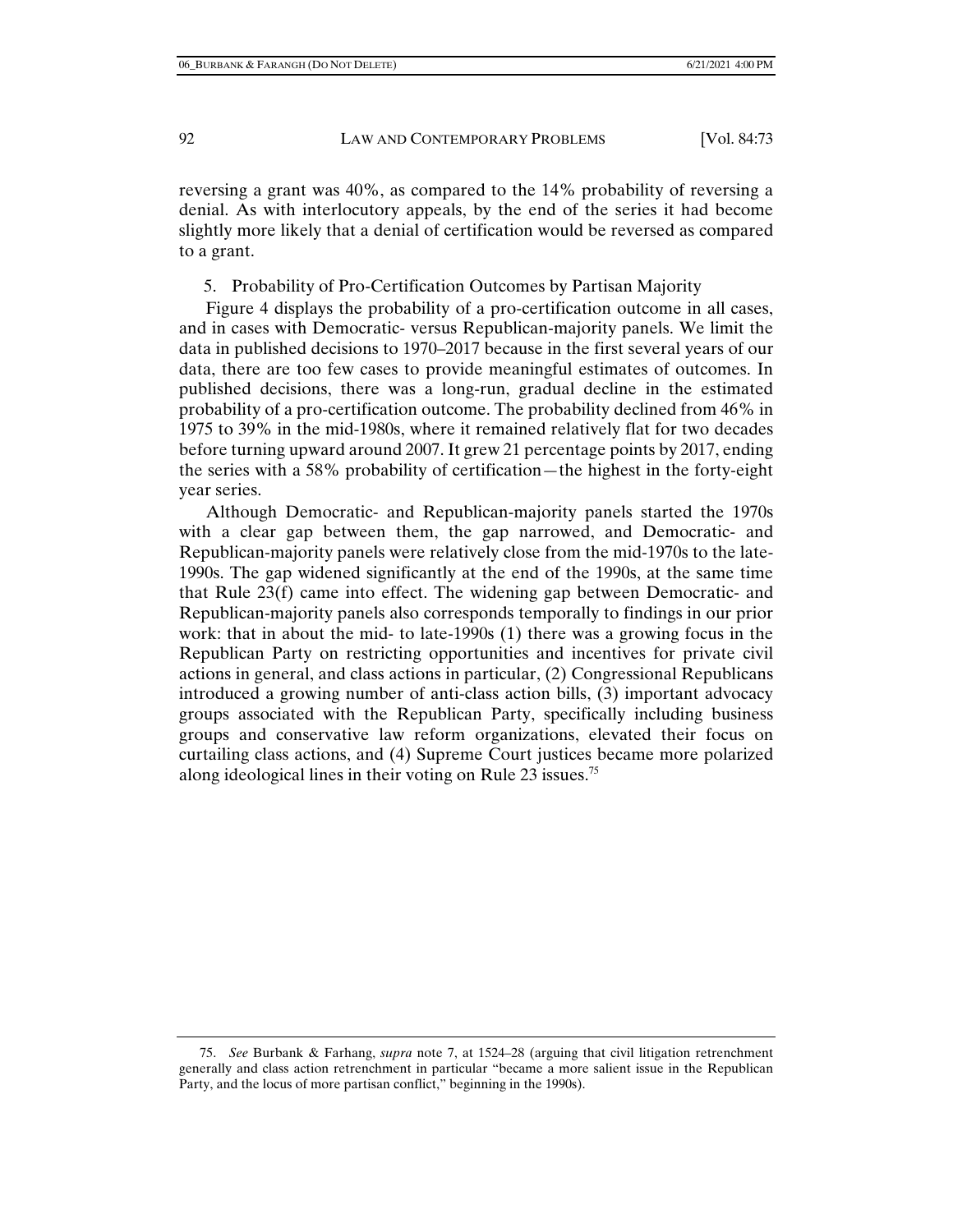

**Figure 4. Outcomes in All Decisions & Democratic v. Republican Majorities** 

Surprisingly (to us), the distance between Democratic- and Republicanmajority panels stabilized after around 2010, when the probability of a procertification outcome on Republican-majority panels began to grow steeply alongside that of Democratic-majority panels. The gap between them was an average of 23 percentage points from 2011 to 2017. At the end of the series, when in the posture of making law, both Democratic- and Republican- majority panels were at their highest probability of pro-certification outcomes in the forty-eight years covered by the data.

When unpublished decisions are added for the period of 2002–2017, the pattern is similar. Democratic- and Republican-majority panels are close together at the start, but the gap is already growing, with Republican-majority panels moving in an anti-certification direction. After about 2010 the probability turns upward for Republican-majority panels, and both types of panels grow increasingly likely to render pro-certification outcomes through the end of the series. They remain separated by an average of 23 percentage points from 2011 to 2017.

#### 6. Probability of Pro-Certification Outcomes by Certification Issue

It is natural to wonder whether outcome patterns vary depending on the specific class action issues addressed by the court. *Comcast* is typically seen as taking a restrictive approach to predominance, and *Wal-Mart* is widely regarded as making commonality more difficult to satisfy.<sup>76</sup> Figure 5 displays the probability of a pro-certification outcome separately for decisions in which (1) the court addressed an issue of commonality, (2) the court addressed an issue of predominance, and (3) the court evaluated certification but addressed neither issues of commonality nor predominance. The third category is limited to cases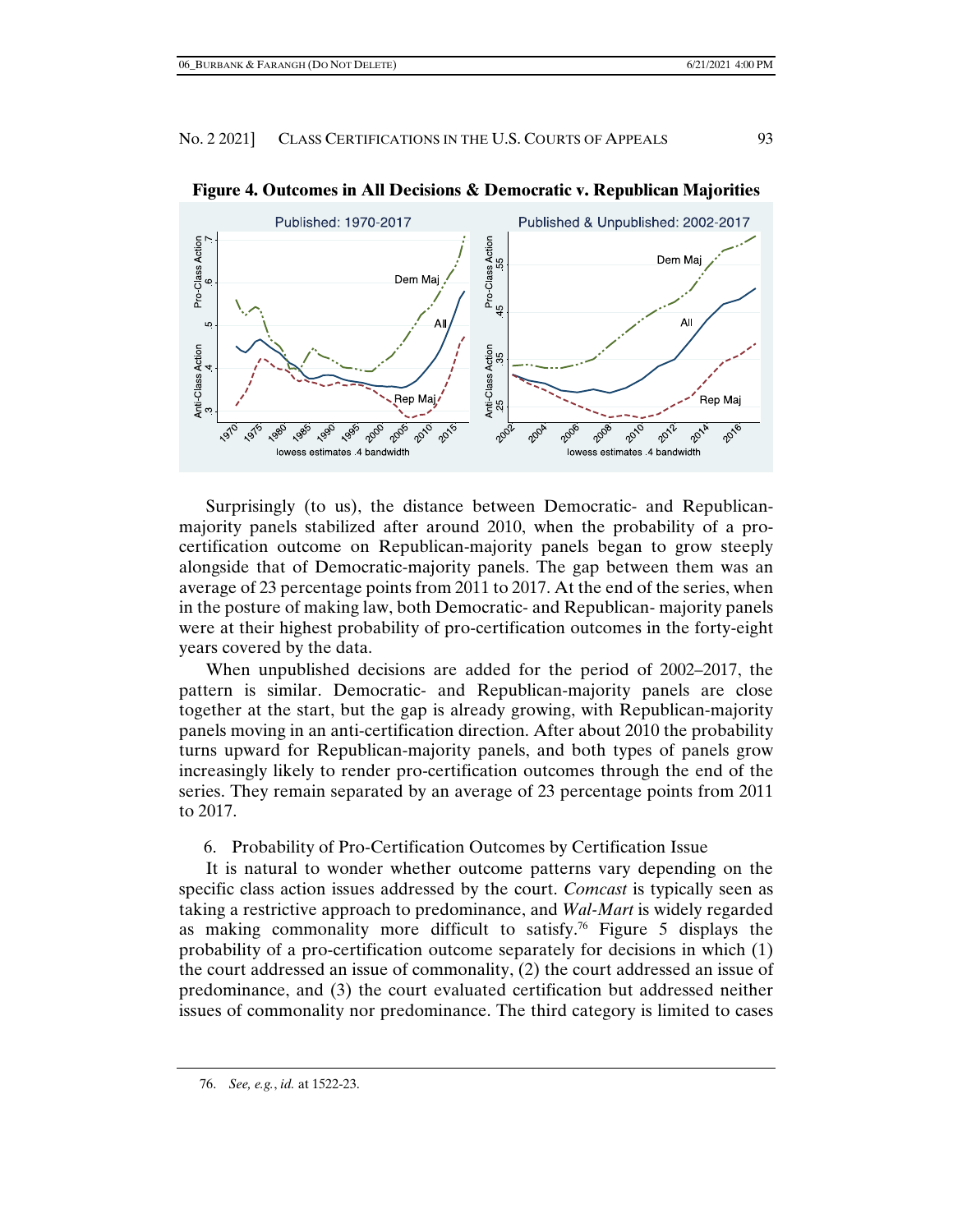that had no logical connection to the features of the Supreme Court's reasoning in *Wal-Mart* and *Comcast* that divided the Court and elicited controversy.

**Figure 5. Outcomes by Certification Issues Addressed** 



Viewing published decisions from 1970 to 2017, the presence of a commonality issue was associated with growing rates of pro-certification outcomes over the course of the three decades prior to the 2011 *Wal-Mart* decision. Rather than declining after *Wal-Mart*, the rate of pro-certification outcomes escalated more rapidly through the end of the series. In 2017, there was a 71% probability of a pro-certification outcome—a high point in the forty-sevenyear series. The presence of a predominance issue was associated with declining rates of pro-certification outcomes from 1970 to 2000. Outcome rates were stable through 2005, and then escalated sharply by 21 percentage points to 54% in 2016 (before declining slightly in the last year). The probability of a pro-certification outcome in 2017 was equivalent to the probability in 1970.

In certification decisions that did not address either commonality or predominance issues, the probability of a pro-certification outcome declined from the mid-1970s to the mid-1980s, was stable until 2000, and increased by 18 percentage points through the end of the series. In 2017, there was a 52% probability of a pro-certification outcome, a high point in the series. In all three sets of cases the probability was rising prior to the *Wal-Mart* and *Comcast* decisions and continued rising to new heights after them.

When unpublished decisions are added to the analysis for 2002–2017, we observe some noteworthy differences at the end of the series. The upward trajectory in pro-certification outcomes in decisions with commonality issues continued growing through *Wal-Mart* in 2011. It peaked (at 60%) in 2015, but then declined to 50% in 2017. The previously growing rate of pro-certification outcomes in decisions addressing predominance issues plateaued at 46% for the three years following *Comcast*, and then declined by 5 percentage points in 2017. Viewing the two panels of the figure together, the plateau and/or decline in procertification outcomes for decisions presenting commonality and predominance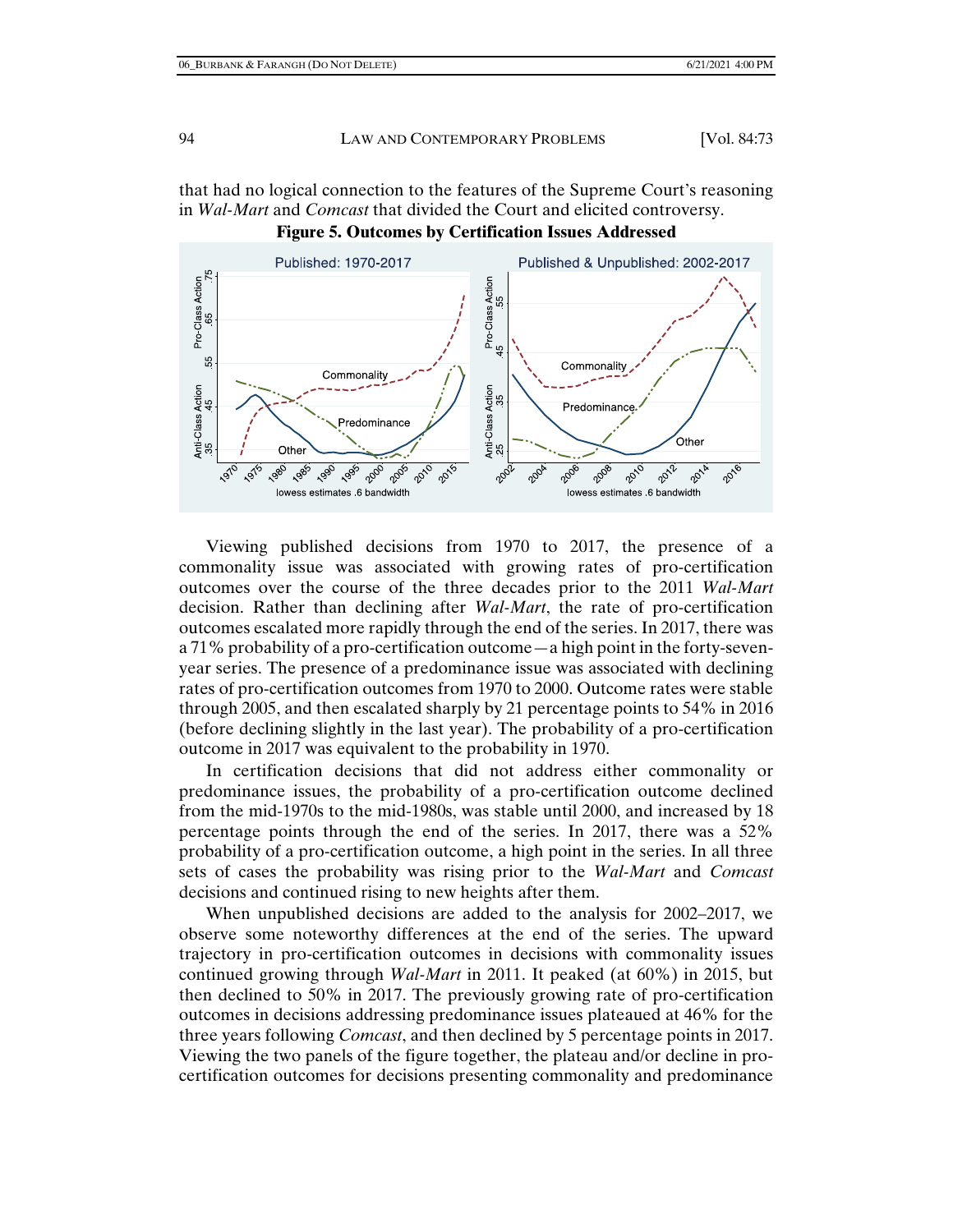issues during the post-*Wal-Mart* and *Comcast* period is not present in decisions through which circuits are electing to make law. It appears to be driven by declining probability of pro-certification outcomes in unpublished decisions.

Thus, when all appeals are pooled in 2002–2017, the bivariate story is one of growing probability of pro-certification outcomes in cases presenting commonality or predominance issues prior to the *Wal-Mart* and *Comcast* decisions, and an arrest or reversal of that growth following the decisions. However, the passage of four years between *Wal-Mar*t and the decline in probability of a pro-certification outcome in cases presenting a commonality issue certainly gives one pause in attributing the decline to *Wal-Mart*. With respect to *Comcast*, the arrest in the growth pattern is more proximate in time to the decision. In contrast, in cases presenting neither commonalty nor predominance issues, the probability of a pro-certification outcome was stable at about 25% for the five years leading up to *Wal-Mart* in 2011, and then it more than doubled to reach 55% by 2017 with no plateau or decline.

#### B. Empirical Models

We use statistical models to further examine the relationship between outcomes in certification decisions, partisan majorities, interlocutory appeals, and post-*Comcast* certification outcomes. The models allow us to test the statistical significance, conditional on important control variables, of certain patterns that we observe in the bivariate figures. A key focus in the models is temporal change. We include an indicator variable measuring pre- and post-*Comcast* decisions. We are interested in the general question of whether plaintiffs seeking certification fared worse on appeal after *Wal-Mart* and *Comcast*, and the period after *Comcast* is the period during which both decisions were in effect.77 We also include a linear time trend variable.

In the model of published decisions from 1967 to 2017, we include an indicator variable distinguishing the 1967–1994 period from the 1995–2017 period. As documented in our prior work, noted above, the mid-to-late 1990s saw increasing hostility towards and polarization surrounding class actions and Rule 23 issues from congressional Republicans, business groups, conservative law reform organizations, and some Supreme Court justices.

In addition to these temporal variables, we include variables indicating whether an appeal was interlocutory and whether the panel was majority-Democrat or majority-Republican. In one set of models, we include interactions between the partisan majority variable, the variables measuring whether the appeal was interlocutory, and whether it was post-*Comcast*. These interactions allow us to evaluate whether the effect of ideology on the probability of a pro-

 <sup>77.</sup> When one includes both post-*Wal-Mart* and post-*Comcast* indicator variables in the same model, the post-*Comcast* variable is consistently significant, and the post-*Wal-Mart* variable is consistently insignificant. Thus, the statistical models indicate that the March 2013 breakpoint, when *Comcast* was decided, better explains the growth in pro-certification outcomes than June 2011, when *Wal-Mart* was decided.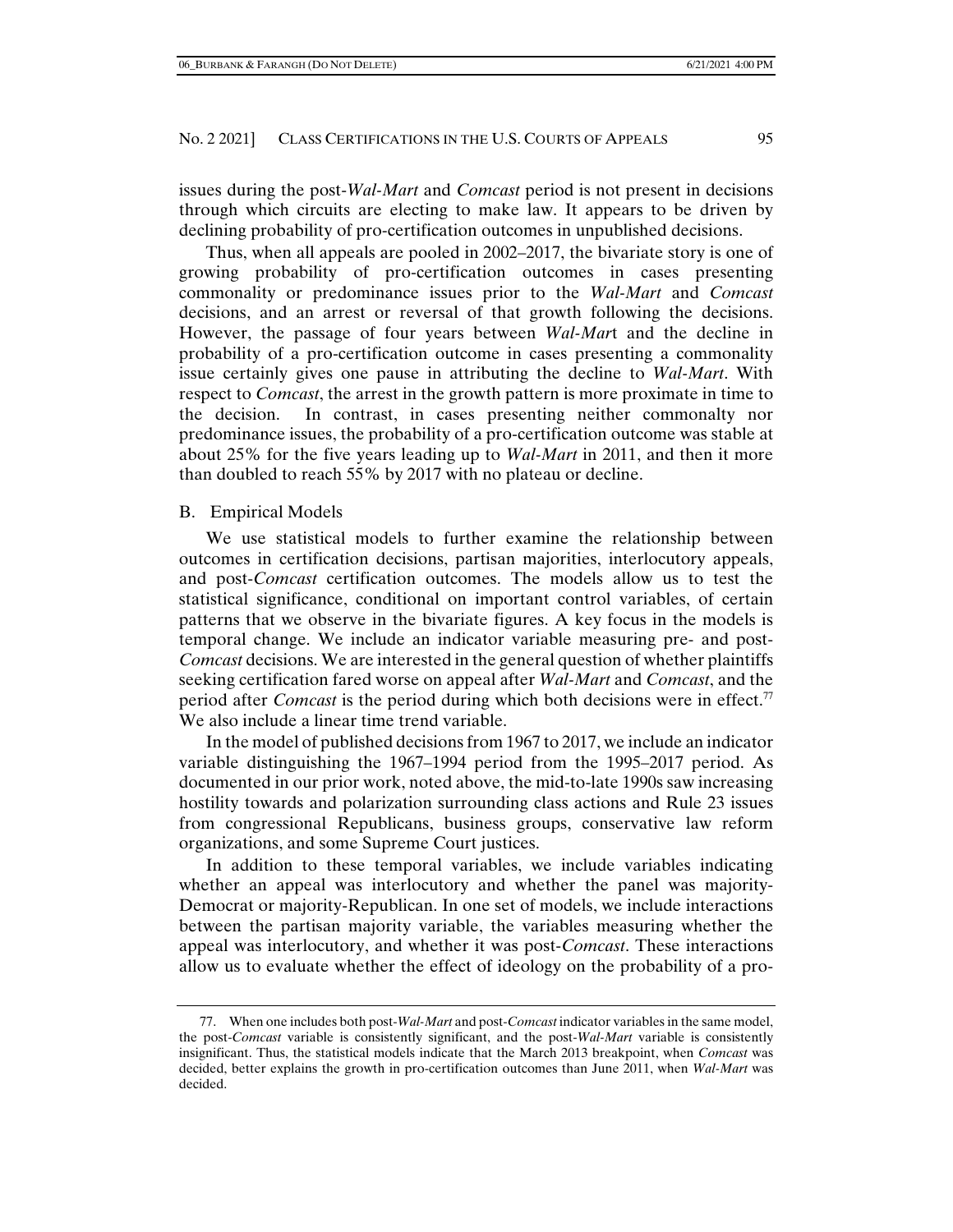certification outcome was different in interlocutory appeals or after *Comcast*. Finally, the models also include a battery of control variables that is detailed in the Appendix, including circuit fixed effects, policy area, direction of the district court decision, numerous case characteristics, and the racial and gender composition of the panel.

#### 1. Interlocutory and Post-*Comcast* Appeals

We initially examine models with the main effects of the variables described above, without the partisan majority interactions. In our model of published decisions over the full period of 1967–2017,78 the post-*Comcast* variable is significant and positive. It is associated with a 22-percentage point growth in procertification outcomes, increasing the probability from 40% to 62%. The year variable is significant and negative, associated with a reduction of one percentage point a year in the probability of a pro-certification outcome. Thus, conditional on many controls, when panels were making precedential decisions there was a long-run gradual negative time trend in the probability of a pro-certification outcome, with a sharp reversal to a substantially increased probability in the post-*Comcast* period.

The probability of a pro-certification outcome is 37% for Republicanmajority panels and 50% for Democratic-majority panels, for a 13-percentage point swing.79 The 1995 dummy variable is insignificant, indicating that conditional on other variables in the model (including the linear time trend and post-*Comcast* variable), there was no statistically significant post-1994 change in the probability of a pro-certification outcome. Finally, whether an appeal is interlocutory is not significantly associated with a pro- or anti-certification outcome.

Turning to the model of all (published and unpublished) decisions in 2002– 2017,80 the Democratic-majority and post-*Comcast* variables remain significant with both a larger party magnitude and a smaller post-*Comcast* magnitude, as compared to published decisions from 1967 to 2017. Democratic majorities are 19 percentage points more likely to produce pro-certification outcomes. Republican-majority panels do so at a rate of 28%, and Democratic-majority panels do so at a rate of 47%. In the post-*Comcast* period, the probability of a pro-certification outcome grew by 13-percengate points, from 31% to 44%. The time trend variable and the interlocutory variable are both insignificant in this model.

 <sup>78.</sup> *Infra* Appendix, Table A-1, Model A.

 <sup>79.</sup> We find much larger party effects when we compare panels with more specific partisan configurations (like all-Democrats versus all-Republicans). *See* Burbank & Farhang, *supra* note 19, at 260–61. In this Article we use only the party majority variable in order to facilitate the party majority interactions with the post-*Comcast* period and the interlocutory variable.

 <sup>80.</sup> *Infra* Appendix, Table A-1, Model B.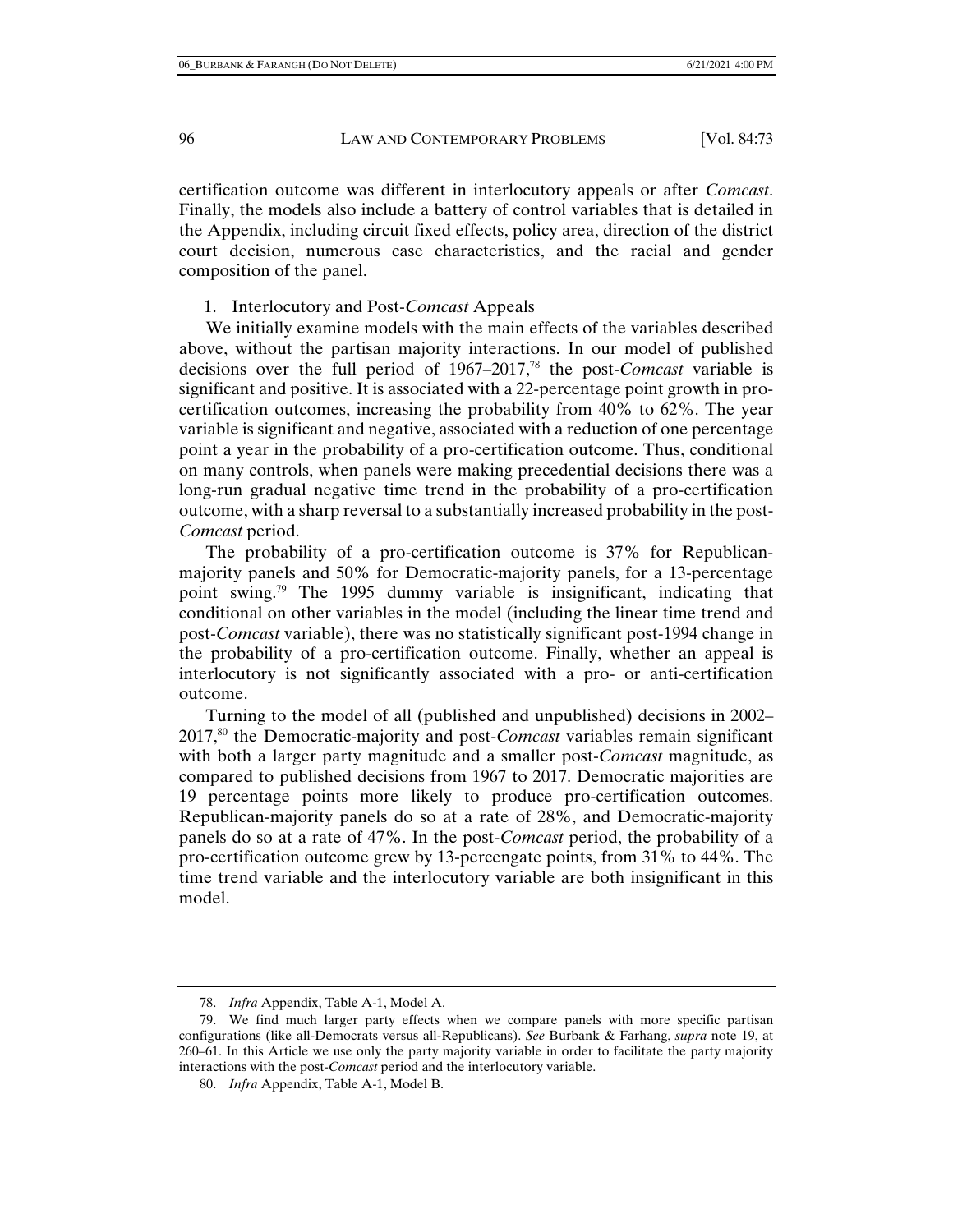2. The Relationship between Party and Interlocutory Appeals.

We next add interaction terms of the interlocutory variable with whether the panel had a Democratic majority, and the post-*Comcast* variable with whether the panel had a Democratic majority.<sup>81</sup> These interaction variables tell us whether party has a distinctive association with outcomes (1) in interlocutory versus noninterlocutory decisions, and (2) in the post-*Comcast* versus pre-*Comcast* period. This answers the question whether judges were more or less ideological in interlocutory decisions and in the post-*Comcast* period.

We first examine the model of precedential decisions from 1967 to 2017.<sup>82</sup> The interaction of the Democratic-majority and interlocutory variables disaggregates the variables into four possible combinations: final-judgment/Republican majority, final-judgment/Democratic majority, interlocutory/Republican majority, and interlocutory/Democratic majority. The predicted probabilities are displayed in Table 2. In final-judgment appeals, Republican-majority panels have a 41% probability of pro-certification outcome. This grows to 48% on Democratic-majority panels. In interlocutory appeals, the probability for Republican-majority panels declines from 41% to 29%. On Democratic-majority panels, it increases from 48% to 56%. The gap between Republican- and Democratic-majority panels grows from only 7% in final-judgment appeals to 27% in interlocutory appeals. This difference is statistically significant.

**Table 2. Predicted Probabilities of Pro-Certification Outcome by Appeal Type & Partisan Majority, Published Cases 1967–2017**

|                | <b>Rep. Majority</b> | <b>Dem. Majority</b> |
|----------------|----------------------|----------------------|
| Final Judgment | $1\%$                | 48%                  |
| Interlocutory  | 29%                  | 56%                  |

We see parallel results in the model of all decisions in 2002–2017 with the interactions included. The predicted probabilities are displayed in Table 3. Again, Republican-majority panels have a lower probability of pro-certification outcomes in interlocutory as opposed to final-judgment appeals (although the difference is small), and Democratic-majority panels have a higher probability of certifying in interlocutory than in final-judgment appeals. Democratic-majority panels are more likely to certify than Republican-majority panels by 12 percentage points in final-judgment appeals. This gap grows substantially to 26 percentage points in interlocutory appeals.

**Table 3. Predicted Probabilities of Pro-Certification Outcome by Appeal Type & Partisan Majority, Published & Unpublished Cases 2002–2017**

|                | <b>Rep. Majority</b> | <b>Dem.</b> Majority |
|----------------|----------------------|----------------------|
| Final Judgment | 30%                  | 42%                  |
| Interlocutory  | 26%                  | 52%                  |

 <sup>81.</sup> *Infra* Appendix, Table A-1, Models C & D.

 <sup>82.</sup> *Infra* Appendix, Table A-1, Model C.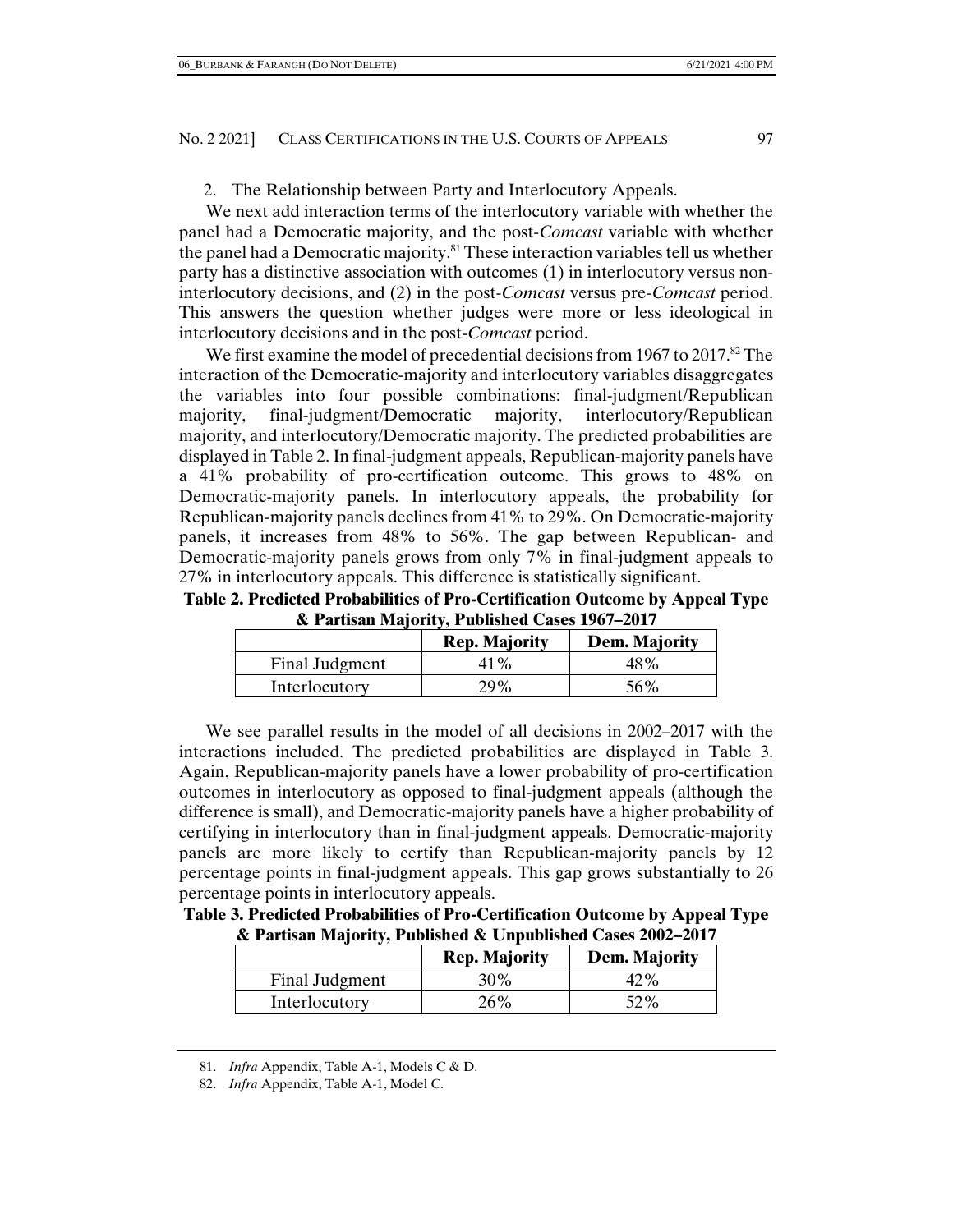We conclude that court of appeals judges vote more ideologically in interlocutory appeals. We cannot explain with confidence why this is so. It may be that granting interlocutory review selects cases with characteristics (such as the size of the stakes, or legal indeterminacy) that elicit more ideological voting, or it may be that the presentation of the certification issue early in the litigation as opposed to post-final judgment does so, or both. Whatever the mechanism, this result shows that Rule 23(f) contributed to the growing distance between Republican- and Democratic-majority panels beginning in around 2000. The number of interlocutory appeals grew sharply after Rule 23(f) went into effect (Figure 1). Interlocutory appeals were associated with more ideological voting, and Democratic- and Republican- majority panels grew more distant in their probability of pro-certification outcomes (Figure 4).<sup>83</sup>

## 3. The Relationship between Party and Post-*Comcast* Certification

The interaction of the post-*Comcast* variable with the Democratic-majority variable is clearly insignificant in both the 1967–2017 model of published decisions and the 2002–2017 model of all decisions. This result shows that the large post-*Comcast* growth in probability of pro-certification outcomes was not distinctively driven by Democratic- or Republican-majority panels. Both saw a comparably large magnitude of growth in their probability of pro-certification outcome after *Comcast*. It was a co-partisan development, as reflected in Figure 4.

4. The Relationship Between Post-*Comcast* Certification and the Rule 23 Certification Issues Presented

Although *Wal-Mart*'s focus was on commonality and *Comcast*'s was on predominance, thus far in evaluating the post-*Comcast* effect we have not been distinguishing between issues presented. We examined a series of models in which we interacted the post-*Comcast* variable with issue variables measuring whether the court addressed (1) predominance or commonality, (2) predominance but not commonality, and (3) commonality but not predominance. We did so in both the 1967–2017 model of published decisions, and the 2002–2017 model of all decisions. These interactions test whether the designated issues have a distinctive relationship with outcomes post-*Comcast* that is not captured by the main effects of the issue variables and the post-*Comcast* variable. The interactions were all clearly insignificant.<sup>84</sup> Predominance and commonality issues, as compared to other issues, did not have an association with outcomes

 <sup>83.</sup> This does not mean, however, that Rule 23(f) is the sole cause of the growing distance between Democratic- and Republican-majority panels in the 2000s. When we examine a version of Figure 4 based only on final-judgment appeals, we continue to see clear evidence of a widening distance between Democratic- and Republican-majority panels. Thus, Rule 23(f) contributed to, but does not by itself explain, the marked growth in ideological voting on certification issues in the 2000s.

 <sup>84.</sup> We added these variables to *infra* Appendix, Table A-1, Models C & D. This is also true of cases presenting a commonality issue when we use a post-*Wal-Mart* (instead of post-*Comcast*) dummy variable and its interaction with the commonality issue variable.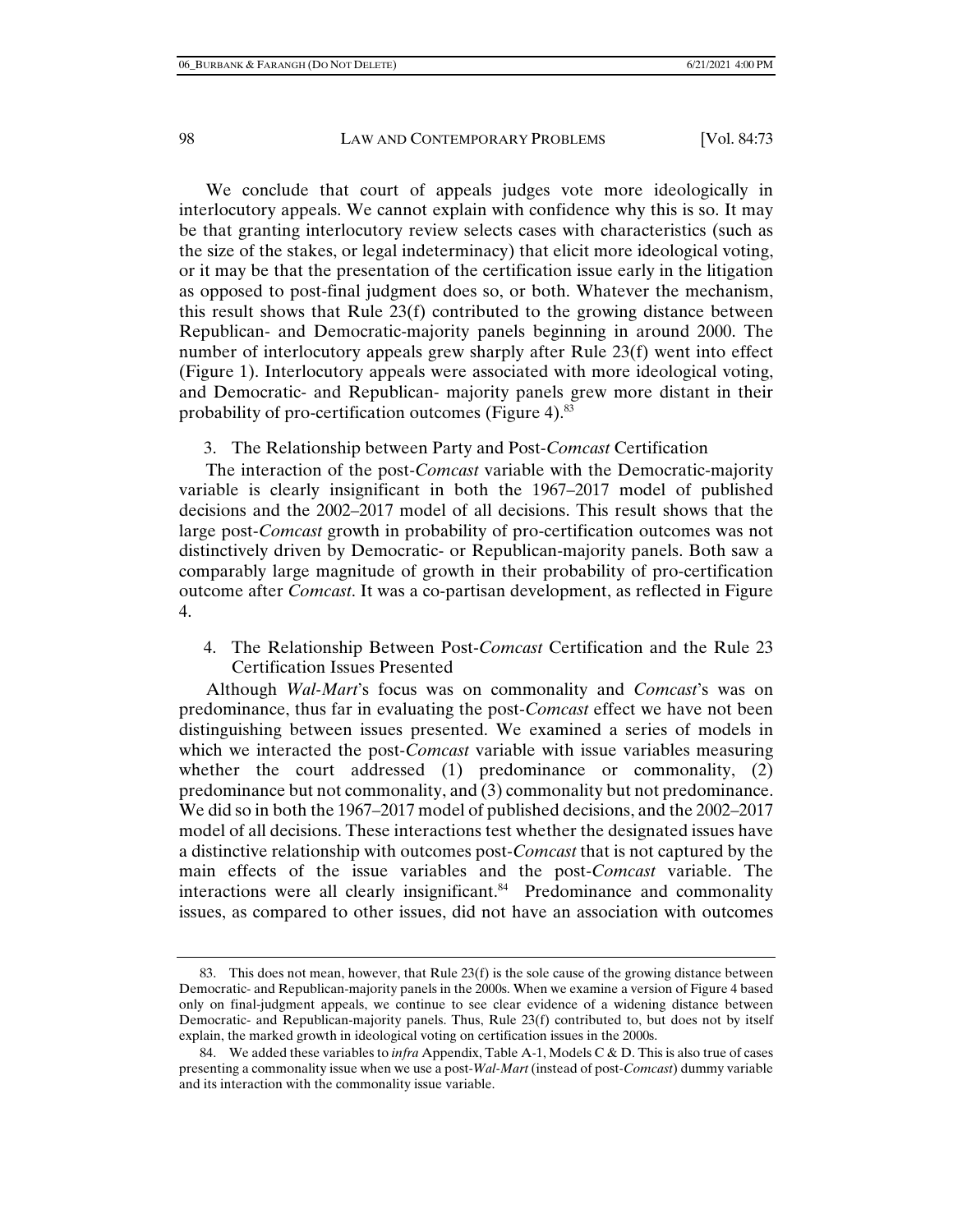post-*Comcast* that was statistically distinguishable from the pre-*Comcast* period. The post-*Comcast* growth in probability of certification cut across issue areas and clearly extended beyond predominance and commonality.

Finally, we noted when discussing the figure of outcomes by issue type (Figure 5) that the 2002–2017 bivariate data on both published and unpublished decisions looked consistent with a post-*Comcast* arrest in the previous upward trajectory in the probability of pro-certification outcomes in cases presenting commonality and predominance issues (but not other issues). However, the models with controls that we just discussed tell us that decisions that addressed commonality and predominance issues were not statistically distinguishable from those that did not. It is certainly possible that, if we had more post-*Comcast* years of data, we would detect that the post-*Comcast* growth in probability of procertification outcome for this subset of cases is statistically distinguishable from other issue areas.

5. The Relationship Between Post-*Comcast* Certification and Direction of District Court Decision

As we have discussed, some have suggested that in the wake of *Wal-Mart* and *Comcast*, defendants were emboldened to overreach by pressing weaker arguments for denial of certification, and that plaintiffs elevated the quality of their advocacy for certification. $85$  Such changes in the quality of defendants' and plaintiffs' positions in the post-*Comcast* period could explain the post-*Comcast* growth in probability of a pro-certification outcome on the courts of appeals. This may have happened because defendants pressed weaker arguments on appeal when certification was granted in the district court, or because plaintiffs pressed stronger arguments on appeal challenging denial of certification in the district court. It is also possible that, independent of such party selection effects, trial courts on average interpreted *Wal-Mart* and *Comcast* in a more anti-certification direction than that preferred by the courts of appeals. This would produce an elevated probability of reversing certification denials (where the plaintiff wins) and a declining probability of reversing certification grants (where the defendant wins). Our data cannot adjudicate among these causal theories.

We can, however, explore some aspects of the data implicated by these theories. Figure 3, depicting rates of reversal over time, showed that in the post-*Wal-Mart* and *Comcast* period defendants achieved lower rates of reversal of certification, and plaintiffs achieved higher rates of reversal of denials of certification. The former is consistent with appellate panels' perception that defendants were bringing weaker appeals, and the latter is consistent with their perception that plaintiffs were bringing stronger appeals.

We now test whether the relationship between the direction of the district court decision (grant or denial of certification) had a statistically distinguishable relationship with the probability of reversal after *Comcast*, as compared to

 <sup>85.</sup> This could, of course, include not pursing certification at all in weaker cases.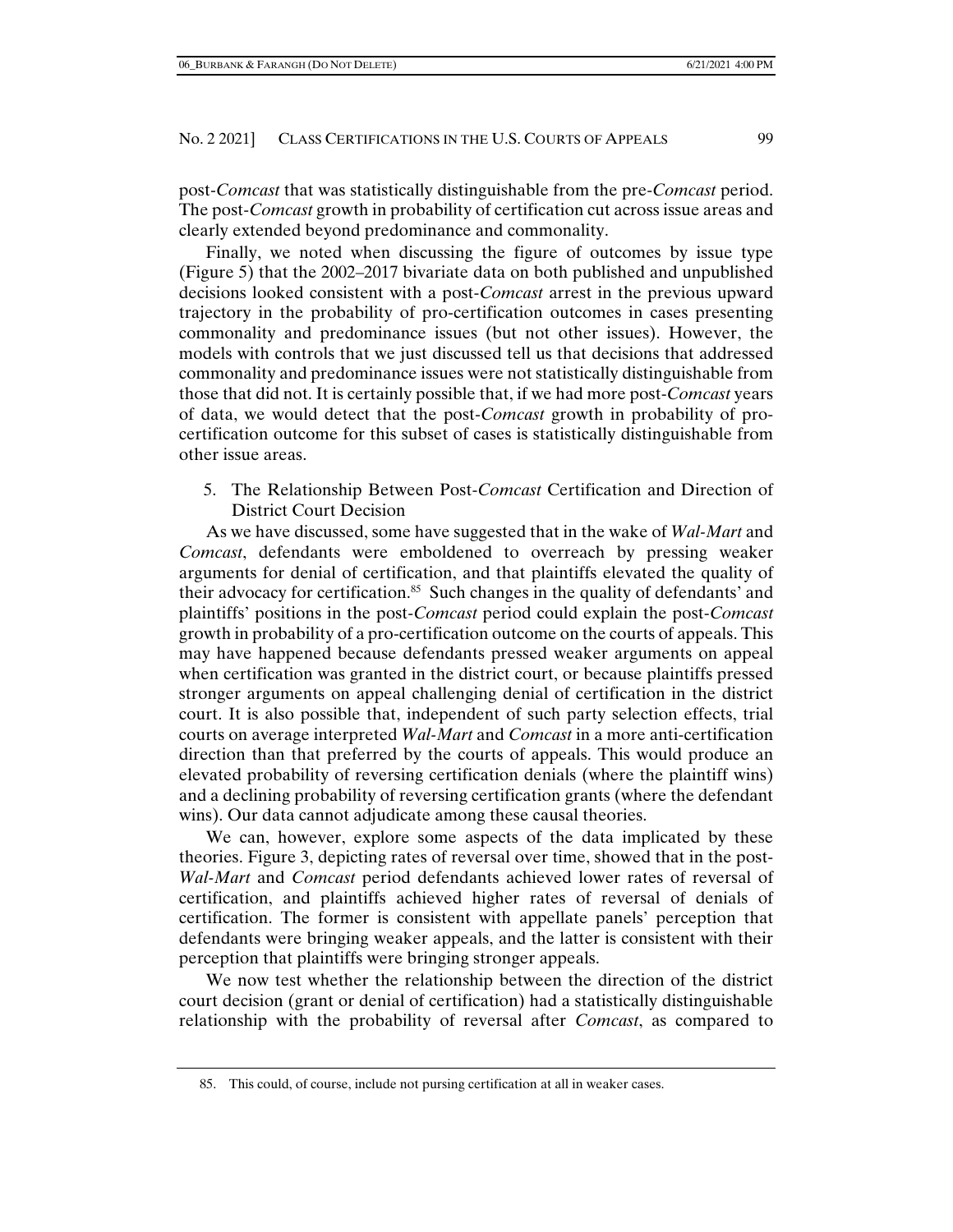before. We do so in the same statistical model with controls used to estimate outcomes (described above and in the Appendix), but we use reversal (as opposed to outcome) as the dependent variable. We run this model only on decisions that were appealed by only the defendant, or only the plaintiff (92% of the cases), dropping cases in which both plaintiff and defendant appealed, or objectors or intervenors appealed (8% of the cases, primarily with objectorappellants). We do this to allow a clear interpretation that reversals of certification are defendant wins, and reversals of denial of certification are plaintiff wins. In alternative specifications we ran the reversal models on all cases, regardless of appellant, and the results were nearly identical.

The battery of independent variables in the model includes the direction of the district court outcome (grant versus denial), the post-*Comcast* variable, and their interaction. The interaction captures whether the direction of the district court outcome had a distinctive association with probability of reversal in the post-*Comcast* period. The interaction was statistically insignificant in the model of published decisions in 1967–2017, but it was highly statistically significant (with a very large effect) in the 2002–2017 model of all decisions.<sup>86</sup>

The interaction of the district court outcome and the post-*Comcast* variable disaggregates the variables into four possible combinations: Pre-*Comcast*/District Court (DC) denial of certification, Pre-*Comcast*/DC grant of certification, Post-*Comcast*/DC denial of certification, and Post-*Comcast*/DC grant of certification. The predicted probabilities of reversal associated with each combination are presented in Table 4. In the pre-*Comcast* period, the courts of appeals were 23 percentage points more likely to reverse when reviewing a grant of certification as compared to a denial of certification. Defendants were far more likely to secure reversal.

|              | <b>DC</b> Denial | <b>DC</b> Grant |
|--------------|------------------|-----------------|
| Pre-Comcast  | $27\%$           | 50%             |
| Post-Comcast | 2%               |                 |

**Table 4. Predicted Probabilities of Reversal by Pre- and Post-***Comcast* **& District Court Outcome, Published & Unpublished Cases 2002–2017** 

In the post-*Comcast* period this large defendant advantage vanished. Panels had the same probability of reversing grants and denials of certification. Moving from pre- to post-*Comcast*, plaintiffs' probability of securing reversal of a denial of certification grew from 27% to 42% (a positive movement of 15 percentage points), while defendants' probability of securing reversal of a grant of certification declined from 50% to 42% (a negative movement of 8 percentage points). Thus, the model results indicate that the larger share (about two-thirds) of the movement in court of appeals reversal behavior that erased defendants' prior 23-percentage point advantage came from cases in which defendants had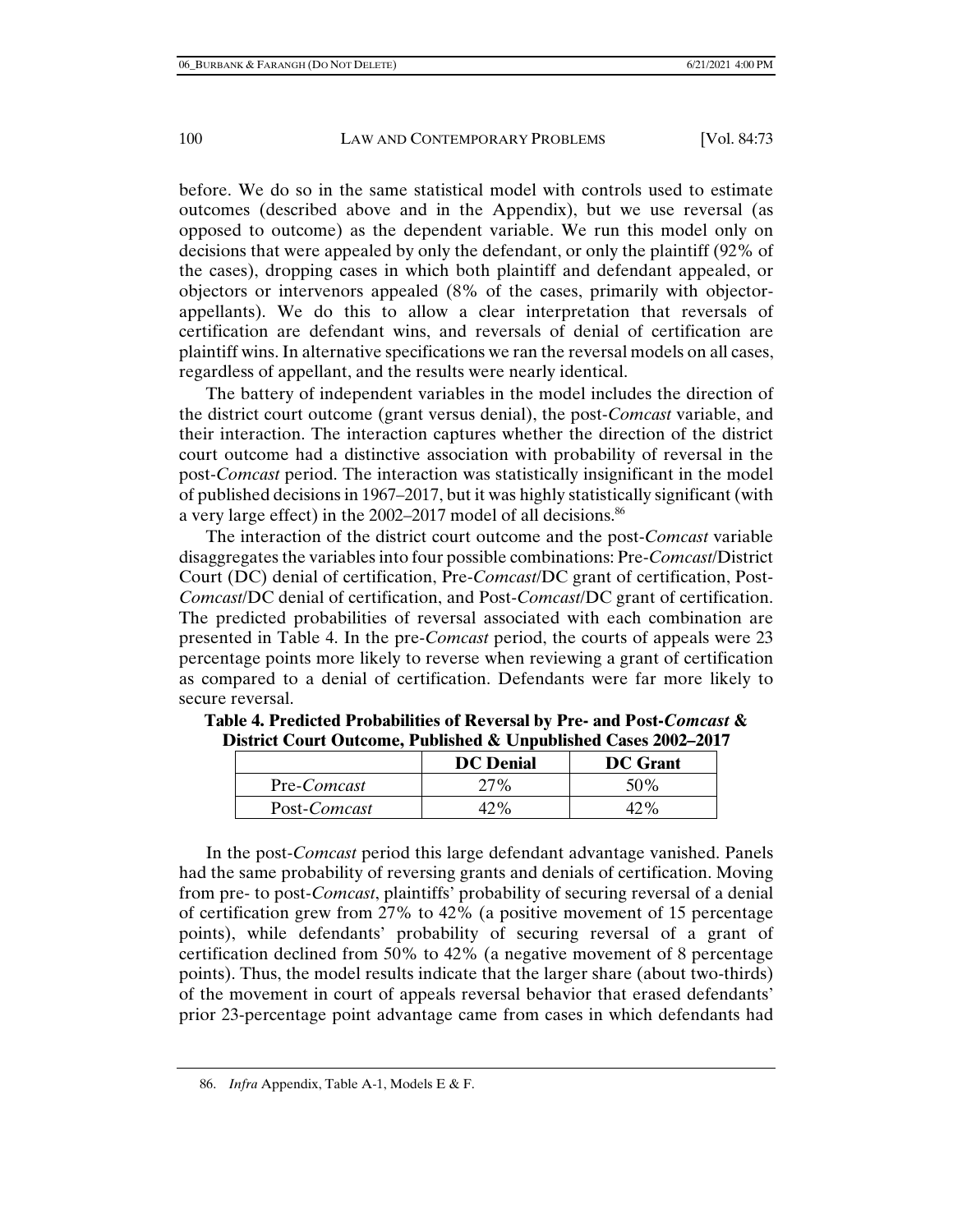persuaded the trial court to deny certification, but the court of appeals found their position wanting.

Our finding that plaintiffs and defendants secured reversal at an indistinguishable rate post-*Comcast* in all appeals (both interlocutory and finaljudgment) is in general accord with Professor Lammon's conclusion, in his study covering 2013–2017, that courts of appeals reversed grants and denials at the same rate in Rule 23(f) appeals that reached the merits.<sup>87</sup> However, the radically different results for the pre-*Comcast* period highlight the dangers of ignoring time. Relative reversal rates across grants and denials changed dramatically over time and may well do so again in ways that we cannot now anticipate. General inferences about who benefits from or is disadvantaged by the greater frequency of appellate review under Rule 23(f) are not warranted by our data.

Who benefits from more frequent appellate review appears to be quite contingent. It is likely contingent on the behavior of the parties and the way they respond to changes in the legal environment. The overreach hypothesis proposed by Professor Klonoff suggests that in the post-*Wal-Mart* and *Comcast* period, defendants pressed weaker arguments both before district courts and on appeal, leading to an increasing plaintiff win rate.<sup>88</sup> Professor Marcus adds the possibility that in the same period plaintiffs' lawyers elevated the quality of their advocacy for certification, leading to an increasing plaintiff win rate.<sup>89</sup> Another potential factor is that trial courts adopted a more anti-certification interpretation of *Wal-Mart* and *Comcast* than did the courts of appeals, increasing the plaintiff win rate on appeal. Indeed, it may be that the courts of appeals read *Wal-Mart* and *Comcast* more narrowly than would be preferred by the majorities in those cases. These views, of course, are not mutually exclusive. Our data are consistent with each and cannot adjudicate among them. Perhaps ironically (given advice on behalf of the Chamber of Commerce<sup>90</sup>), Rule 23(f) was an important weapon that plaintiffs wielded to beat back some success that defendants enjoyed before trial courts in the aftermath of *Wal-Mart* and *Comcast*. 91

The possibility of these dynamics highlights another caution in our ability to draw the inference, from comparable win rates, that plaintiffs fare as well as defendants under Rule 23(f) in the post-*Comcast* period. The arguments of Klonoff and Marcus suggest a more general point: the average quality of arguments presented by defendants versus plaintiffs may vary systematically over time in response to changes in the legal environment, such as changes in appellate law and legal strategy in the defense or plaintiffs' bar. This would confound the

 <sup>87.</sup> Lammon, *supra* note 38, at 45 ("the rates at which courts grant Rule 23(f) petitions for plaintiffs and defendants are similar, and the rate of reversal is more or less the same.").

 <sup>88.</sup> *See supra* note 16 and accompanying text.

 <sup>89.</sup> *See supra* text accompanying note 67.

 <sup>90.</sup> *See supra* text accompanying note 37.

 <sup>91.</sup> In the post-*Comcast* period, of plaintiff appeals from district court denials of certification that were reversed, 53% were interlocutory. We do not suggest that plaintiffs' post-*Comcast* gains came only in interlocutory appeals, but rather that such appeals contributed amply to them.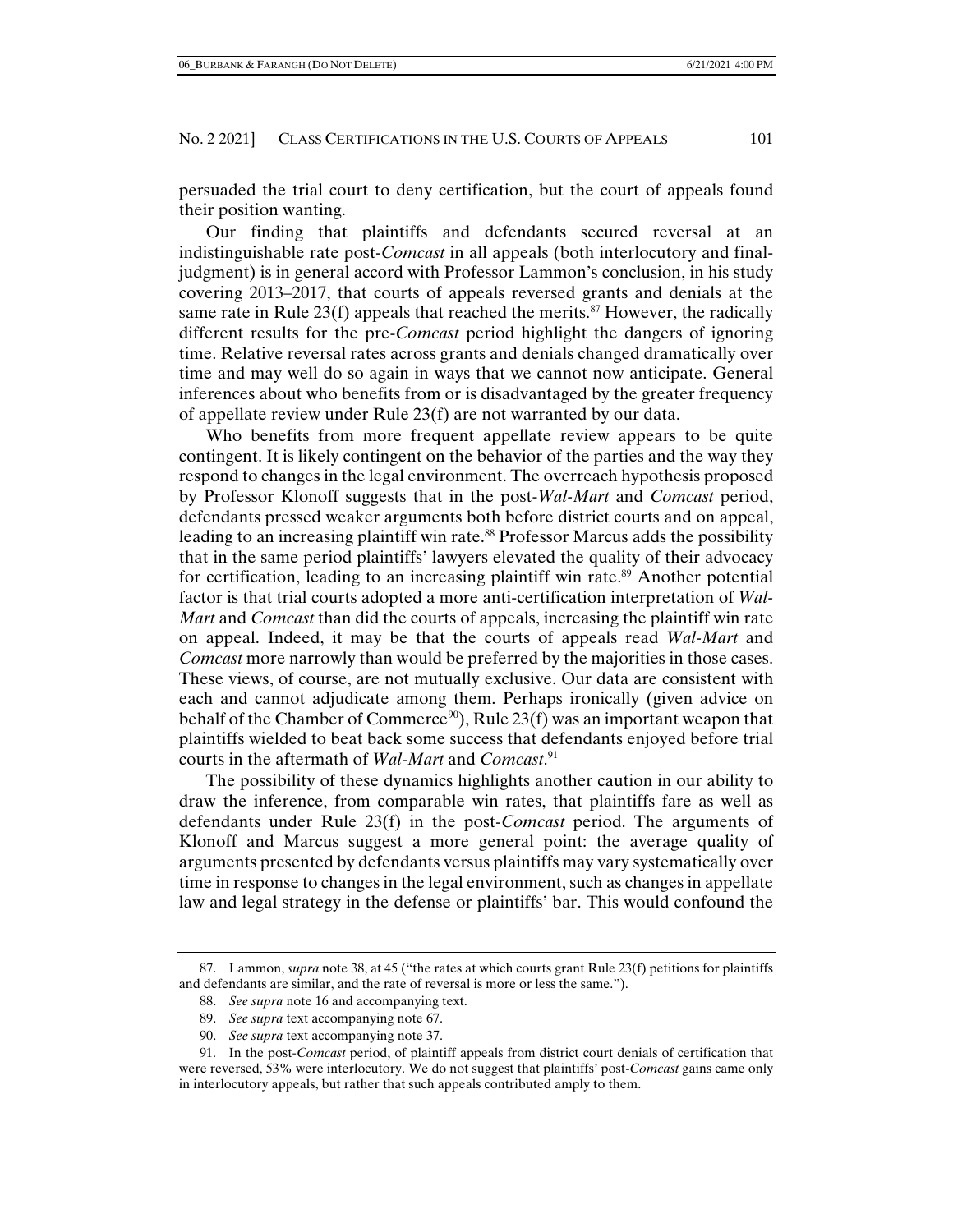notion that comparable win rates mean that courts are being evenhanded as between plaintiffs and defendants. If the defendant (or plaintiff) side systematically presses weaker arguments and succeeds at the same rate as the plaintiff (or defendant) side that is making stronger arguments, they are doing better, not the same. Regrettably, this is but one instance of the more general problem that selection processes that generate the body of decided appeals, and the way they change over time, make win rates very difficult to interpret.

#### IV

#### **CONCLUSION**

In the domain of precedential decisions, final-judgment appeals dominated interlocutory appeals prior to 2000. The number of both published and unpublished decisions grew steeply in the wake of Rule 23(f), and interlocutory appeals contributed the lion's share of this growth. However, interlocutory appeals have not come to dominate final-judgment appeals. Interlocutory and final-judgment appeals were in rough parity in the 2002–2017 period. After CAFA was passed in 2005, the number of decisions in cases seeking certification of state claims only also grew steeply. Finally, we observed that final-judgment appeals in (b)(3) classes are far from aberrant—they constitute a significant portion of all final-judgment appeals in 2002–2017—but that (b)(3) issues are materially more likely to appear in interlocutory appeals.

Prior to *Wal-Mart*, interlocutory appeals were far more frequently used to reverse grants of certification than to reverse denials. After *Wal-Mart* the trend reversed, and by 2017 reversal rates were comparable for grants and denials of certification by district courts. The picture looked broadly similar for finaljudgment appeals. The estimated probability of pro-certification outcomes grew steeply over about the last decade of our data, a period during which many commentators (often citing *Wal-Mart* and *Comcast*) have regarded the legal environment as hostile to certification.<sup>92</sup> Interestingly, after around 2010, increasingly pro-certification outcomes on Republican-majority panels contributed to this development, joining an already ongoing pro-certification trend on Democratic-majority panels. Statistical models show that, in the period during which both *Wal-Mart* and *Comcast* were governing law, the defendant advantage in achieving reversal disappeared, and there was a higher probability of pro-certification outcomes than before.

Finally, we observed that in the mid- to late-1990s in published cases, and the early 2000s in all cases, Democratic- and Republican-majority panels grew markedly more polarized on certification issues (measured as the distance between their probabilities of pro-certification outcomes). This polarization was sustained even while both grew more pro-certification. This temporal pattern of polarization is similar to what we found in earlier work on the Supreme Court in private enforcement cases in general, and in Federal Rules cases in particular. In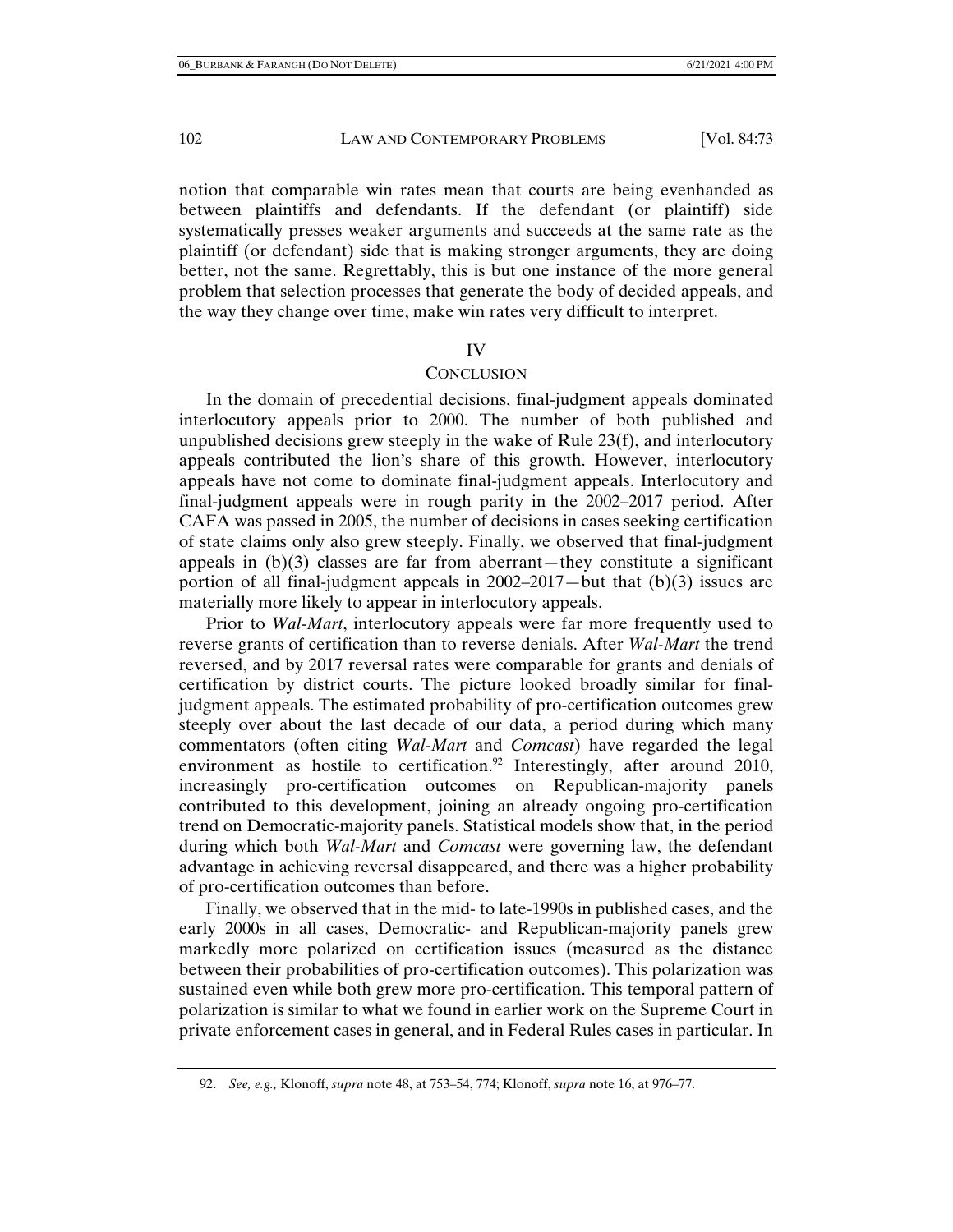the statistical models, we observe that party has a larger effect in interlocutory appeals (the gap between Democratic and Republican-majority panels is larger). Thus, the growing number of interlocutory appeals under Rule 23(f) in the 2000s contributed to the polarization we document. In this sense, one consequence of Rule 23(f) was to inject more ideology into class certification on the U.S. Courts of Appeals.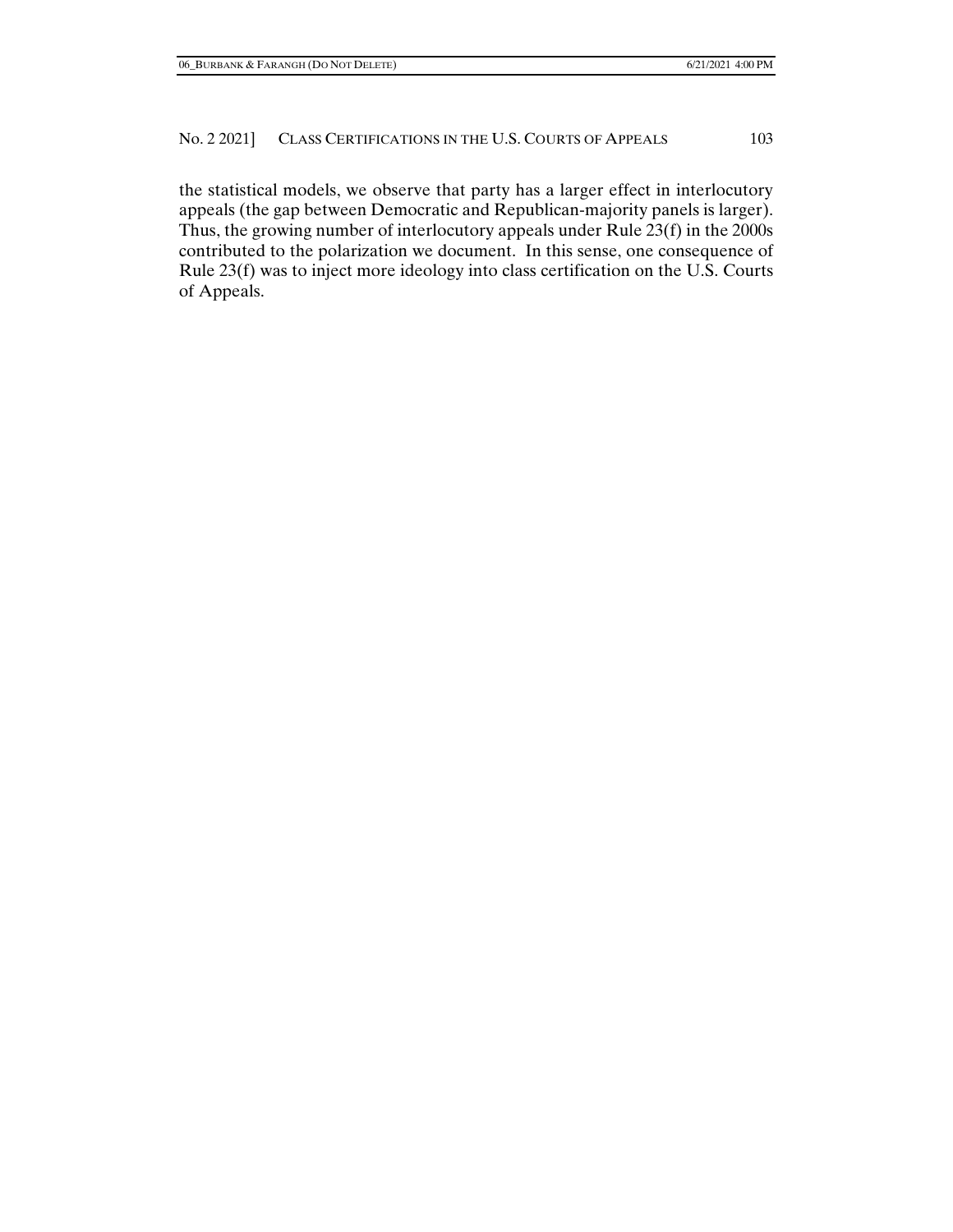# APPENDIX

In all of the logistic models reported below, the following control variables were included:

- *Trial court outcome*: Indicator variable reflecting whether the trial court certified the class (or portion of the class) that is under consideration by the court of appeals.
- *Trial judge sitting by designation*: Indicator variable recording whether there was a trial judge sitting by designation on the panel.<sup>93</sup>
- *Defendant type*: Non-mutually exclusive indicator variables measuring whether certification was sought with respect to a federal defendant, state defendant, business defendant, or other type of defendant.
- *Law type:* Mutually exclusive indicator variables measuring whether certification was sought for claims arising under federal law, state law, or both.
- *Class type:* Mutually exclusive indicator variables measuring whether certification was sought for a plaintiff class, a defendant class, or both.
- *Policy area:* Mutually exclusive indicator variables reflecting policy area. Our policy classifications are: civil rights-discrimination, civil rightsprisoner, civil rights-other, labor and employment, consumer, product liability, environmental and toxic substances, antitrust, securities, insurance, and public benefits. Remaining policy areas each comprised less than 2% of the data, and we aggregated them into an "other" policy category.
- *Certification versus decertification:* Indicator variable recording whether the court was deciding a motion to certify or a motion to decertify.
- *Circuit fixed effects*: Circuit fixed effects (dummy variables for each circuit) account for any time-varying covariates that take the same value for each judge on a panel within the circuit. This controls for factors that vary across circuits that are associated with certification, such as circuit doctrine that may have a pro- or anti-certification slant and variation in the size and content of caseloads across circuits.
- *Publication*: Indicator variable in models of both published and unpublished decisions reflecting whether a decision is precedential.
- *Gender composition*: Indicator variables measuring where there were one, two, or three women serving on the panel.<sup>94</sup>
- *Racial composition*: Indicator variables measuring where there were one or two African Americans serving on the panel (there were never three).<sup>95</sup>

 <sup>93.</sup> We say "trial judge" rather than district judge because judges from the Court of Claims and the International Court of Trade also sit by designation.

 <sup>94.</sup> We obtained this information from *Biographical Directory of Article III Federal Judges, 1789- Present*, FED. JUD. CTR., https://www.fjc.gov/history/judges [https://perma.cc/6NSX-YD4W].

<sup>95</sup>*. Id.*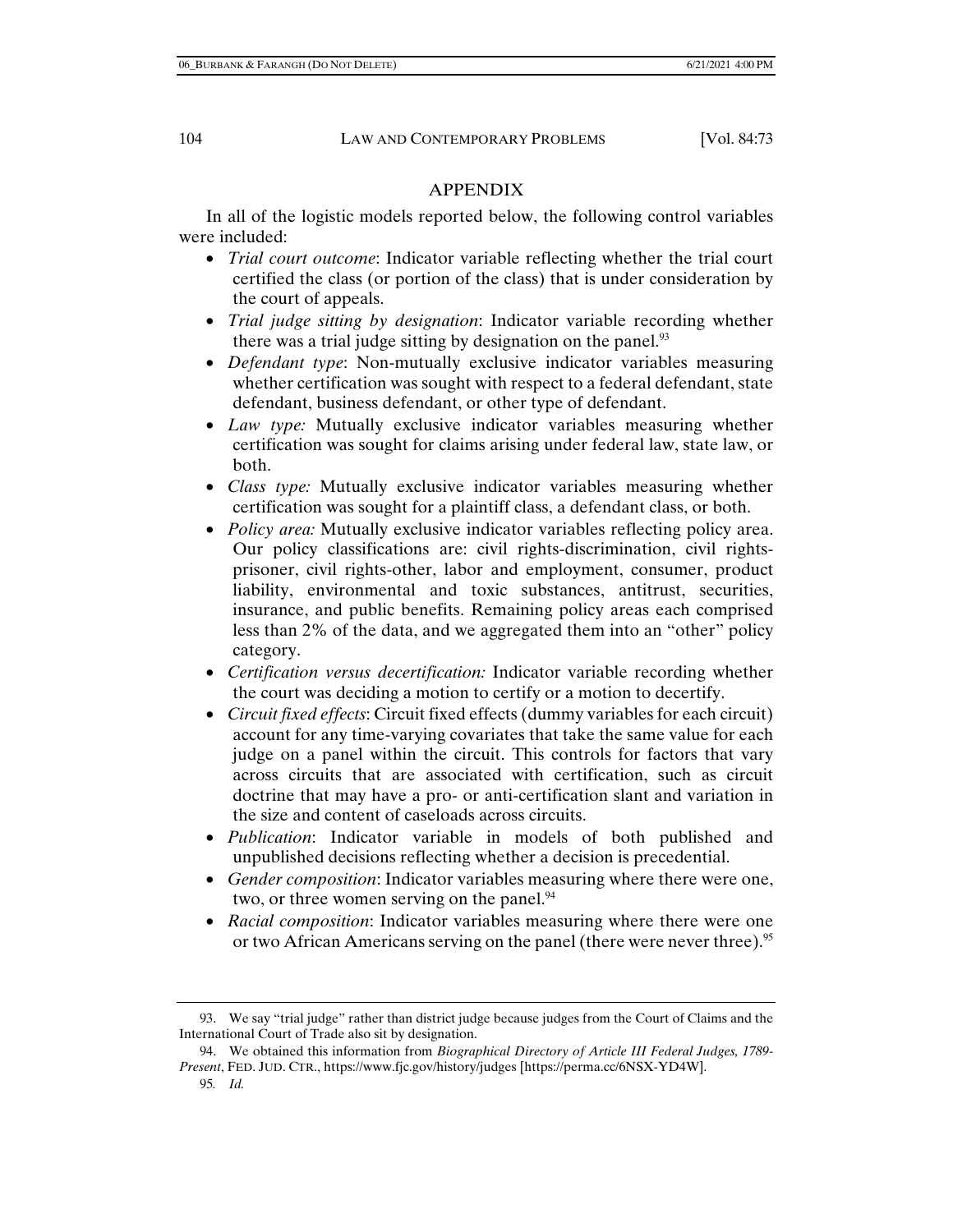Coefficients in logit models cannot be directly interpreted, and thus it is necessary to compute predicted changes in probability of outcomes associated with a change in levels or categories of independent variables (such as the change from pre- to post-*Comcast*). The predicted probabilities discussed in the paper are derived from the models in Table A-1. Model A (1967–2017, published cases) and Model B (2002–2017, all cases) in Table A-1 present the basic models of procertification outcomes with only the main effects of the independent variables of interest. In these models, the independent variables capture the average relationship between the independent variable and the dependent variable over the period covered by the model, conditional on other covariates.

|                    | Model A        | Model B          | Model C        | Model D          | Model E   | Model F          |
|--------------------|----------------|------------------|----------------|------------------|-----------|------------------|
|                    | <b>Outcome</b> | <b>Outcome</b>   | <b>Outcome</b> | <b>Outcome</b>   | Reversal  | Reversal         |
|                    | 1967-2017      | $2002 - 17$      | 1967-2017      | $2002 - 17$      | 1967-2017 | $2002 - 17$      |
|                    | Published      | <b>All Cases</b> | Published      | <b>All Cases</b> | Published | <b>All Cases</b> |
| 1995               | .52            |                  | .55            |                  | $1.37***$ |                  |
| Dummy              | (.35)          |                  | (.35)          |                  | (.39)     |                  |
| Year               | $-05***$       | $-.003$          | $-05***$       | $-.0002$         | $-.06***$ | $-.02$           |
|                    | (.01)          | (.04)            | (.01)          | (.04)            | (.01)     | (.04)            |
| Comcast            | $1.07***$      | $.70**$          | $1.08***$      | $.72*$           | $.85**$   | .78*             |
|                    | (.27)          | (.35)            | (.33)          | (.42)            | (.35)     | (.42)            |
|                    | $-18$          | .10              | $-0.59***$     | $-0.24$          | $1.53***$ | $1.47***$        |
| <b>Interloc</b>    | (.17)          | (.22)            | (.22)          | (.30)            | (.23)     | (.33)            |
| <b>Democrat</b>    | $.62***$       | .99***           | $.33*$         | $.64*$           | $.46**$   | $.66*$           |
| <b>Majority</b>    | (.15)          | (.24)            | (.18)          | (.37)            | (.19)     | (.38)            |
| Dem. Maj*          |                |                  | .02            | $-.04$           |           |                  |
| Comcast            |                |                  | (.42)          | (.42)            |           |                  |
| Dem Maj *          |                |                  | .96***         | $.73*$           | $-91***$  | $-91**$          |
| <b>Interloc</b>    |                |                  | (.32)          | (.42)            | (.31)     | (.45)            |
| <b>DCt</b><br>Out- |                |                  |                |                  | .13       | $1.18***$        |
| come               |                |                  |                |                  | (.17)     | (.30)            |
| <b>DCt</b><br>Out- |                |                  |                |                  | $-.62$    | $-1.19***$       |
| $\ast$<br>come     |                |                  |                |                  | (.42)     | (43)             |
| Comcast            |                |                  |                |                  |           |                  |

**Table A-1. Logit Model of Certification Outcomes & Reversals**

All models include circuit fixed effects, policy area fixed effects, and independent variables measuring direction of the trial court outcome, trial judge sitting by designation, defendant type (federal government, state government, business, other), law type (federal law, state law, both), type of class for which certification was sought (plaintiff, defendant, both), whether the motion was for certification or decertification, and dummy variables measuring whether there were one, two, or three women serving on the panel, and whether there were one or two African Americans serving on the panel. Models B, D, and F additionally contain a variable indicating whether the case was published.

| $N=$                           | 1095 | 586 | 1095 | 586 | 1012 | 531 |  |
|--------------------------------|------|-----|------|-----|------|-----|--|
| Pseudo<br>$R^2=$               | .12  | .19 | .13  | .20 | .10  | .19 |  |
| ***p < .01; **p < .05; *p < .1 |      |     |      |     |      |     |  |